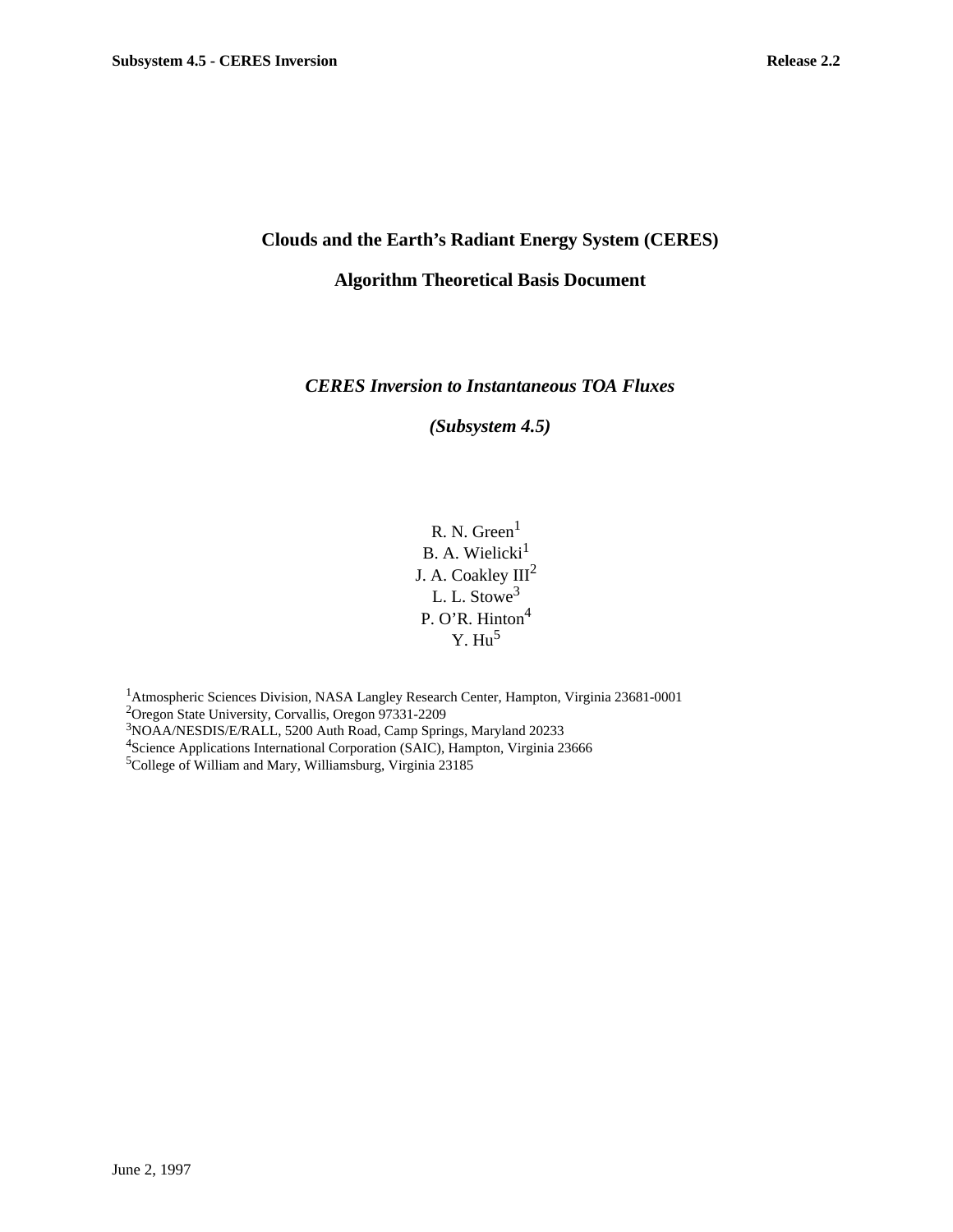

# **CERES Top Level Data Flow Diagram**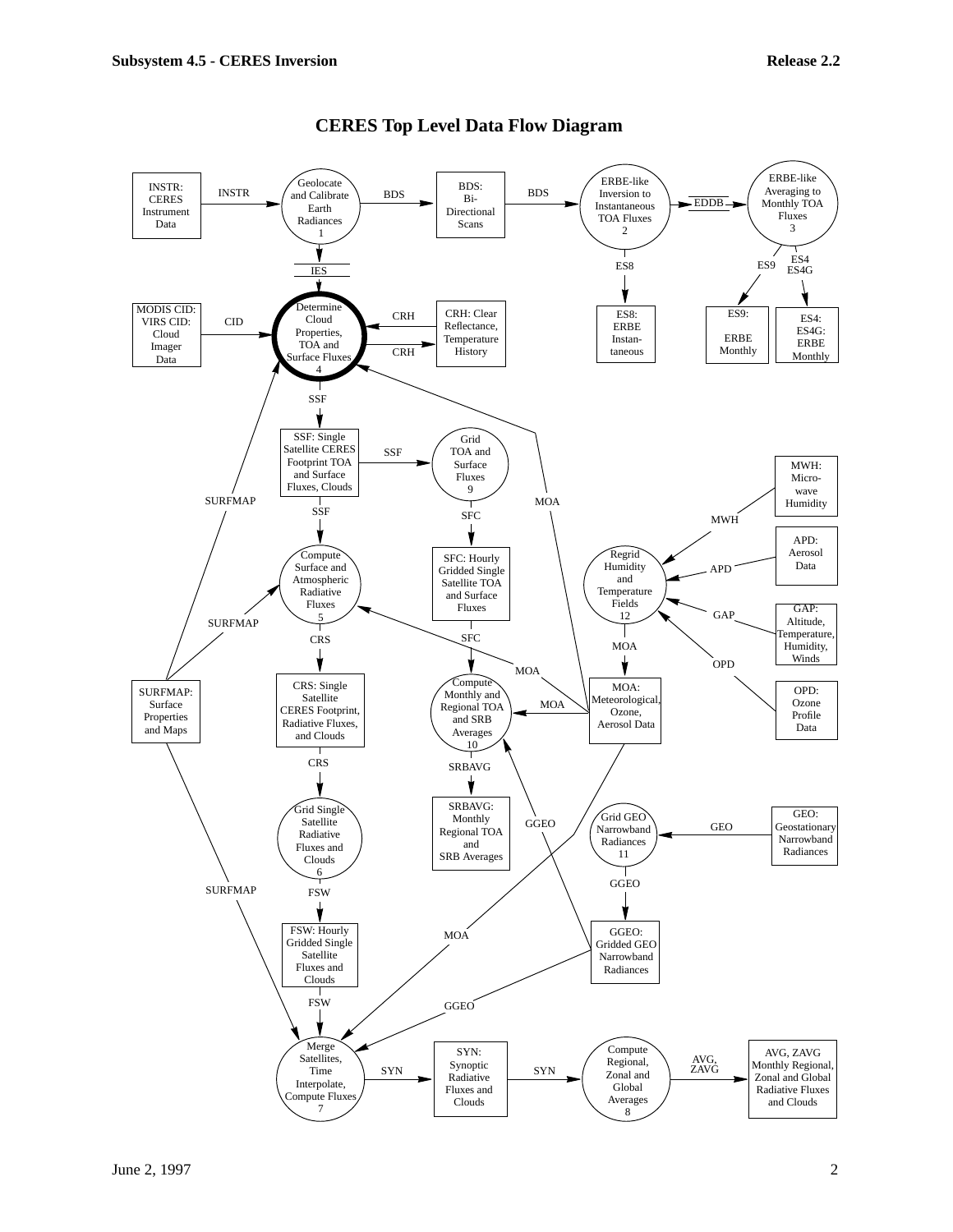#### **Abstract**

The CERES measured radiances at satellite altitude are inverted to instantaneous fluxes at the top of the atmosphere (TOA). First, the observed scene is identified by its surface type and cloud parameters. For each scene type a corresponding angular distribution model (ADM) is used to convert from radiance to flux. The scene identification is discussed in Subsystems 4.0 - 4.4. This subsystem discusses inversion with the current ERBE ADM's and the development of a new generation of CERES ADM's.

The inputs necessary to invert the CERES radiances to fluxes are as follows: orbital geometry and filtered scanner radiances recorded in the IES product, spectral correction coefficients, and the Angular Distribution Models (see Appendix A).The outputs of this process are the unfiltered radiances, scene type, and TOA fluxes. These computed values are recorded in the SSF product (see Appendix B).

### **4.5.1 INTRODUCTION**

The unfiltered radiances are inverted to the top of the atmosphere (TOA) by

$$
\hat{F}_j = \frac{\pi I_j}{R_i(\Omega)}\tag{4.5-1}
$$

where  $I_j$  (j=SW, LW, WN) are the CERES radiances,  $\hat{F}_j$  are the corresponding flux estimates at the TOA, and  $R_i(\Omega)$  are the angular distribution models (ADM) that relate radiance to flux. The viewing geometry is represented by  $Ω$  and the index i denotes different scene types. The longwave radiance ADM's (limbdarkening models) are a function of viewing zenith while the shortwave radiance ADM's (bidirectional models) are a function of three angles: viewing zenith, solar zenith, and relative azimuth. Thus, the inversion of radiances to fluxes at the TOA involves determining the scene type (i), evaluating  $R_i(\Omega)$ , and applying equation (4.5-1).

CERES will require a new generation of ADM's. The best available set of ADM's are the ERBE (Barkstrom 1984) production ADM's (Suttles et al. 1988, 1989) based on 12 scene types. These models are not adequate for CERES for two reasons. First, the ERBE models describe all of the cloud anisotropic effects with only four course cloud cover classes. This choice was dictated in part by scene identification which was based only on the ERBE radiances (Wielicki and Green 1989). The ERBE processing system was self-sufficient and used no ancillary data. The second reason the ERBE models are not adequate for CERES is their bias. The purpose of the ADM's is to correct for the anisotropy so that the flux can be estimated independent of the viewing geometry. However, post flight analysis (Suttles et al. 1992) has shown that the estimated shortwave albedo systematically increases with viewing zenith and the estimated longwave flux decreases with viewing zenith. It is generally accepted that the ERBE ADM models underestimate both longwave limb-darkening and shortwave limb-brightening.

The ERBE biases could be the result of either the Nimbus-7 ERB data from which the models were constructed, or the SAB algorithm (Sorting by Angular Bins) which produced the models. Since the ERBE models produce a bias even when applied to the Nimbus-7 data from which they were derived (Suttles et al. 1992), it seems that the SAB is the problem and not the data. Specifically, the assumptions needed to apply the SAB (see section 4.5.2.4) may not hold. Another possibility is FOV size. Ye (1993)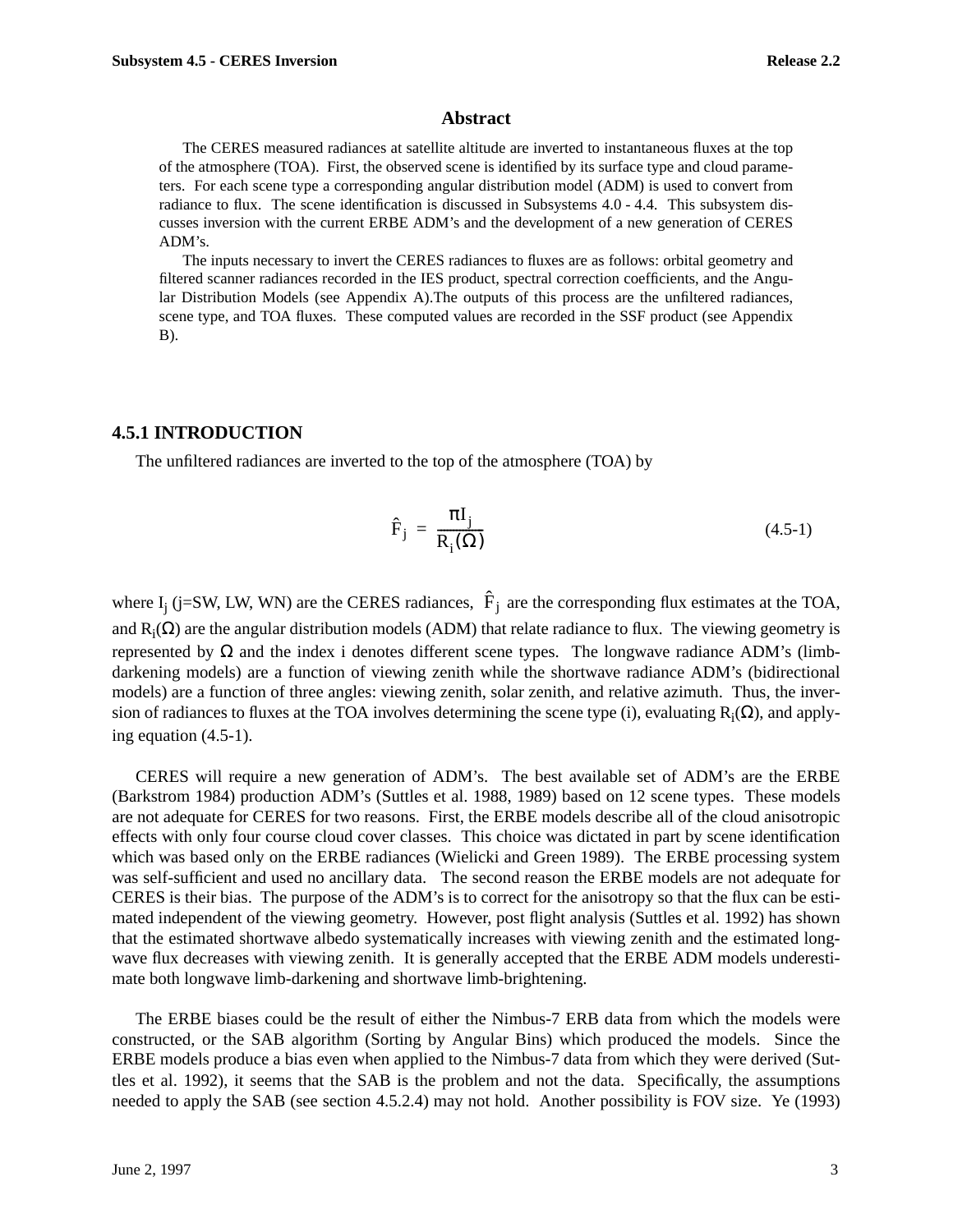has shown that on ERBE the increasing FOV size from nadir to limb can cause systematic differences in estimated fluxes. In any case CERES is developing a totally new approach to constructing ADM's from radiance data. This next generation algorithm searches for radiance pairs that view the same area at the same time. Constructing the ADM's with radiance pairs eliminates the questionable SAB assumptions.

The goal of CERES is to reduce the ADM errors on ERBE by a factor of 4. This would imply that a reasonable number of CERES scene types is about 200. Where ERBE modeled only cloud cover, CERES will model cloud cover plus visible optical depth, particle phase and size for shortwave models. For longwave, CERES will model cloud cover plus cloud emissivity, cloud height, column water vapor, lapse rate, and surface emittance. The 200 scene types for CERES will represent a discretization of these cloud parameters.

The new CERES ADM's will be developed with CERES radiance data. This follows from the fact that radiance data must be classified and sorted according to the cloud types within its field-of-view (FOV) so that scene dependent ADM's can be constructed. This full cloud characterization will only become available on CERES where a full complement of ancillary data together with a library of remote sensing algorithms will be used to identify the scene (subsystems 4.1-4.3). Once the FOV is identified the data is sorted into scene types and accumulated over a period of time to determine the mean models in the presence of natural variation. The 12 ERBE models were built with 205 days of Nimbus-7 data and constructed over a 4 year period. The CERES models will require 2 to 3 years to collect the data and construct the 200 models.

During this 2- to 3-year period, the CERES radiances will be inverted to the TOA with the best available set of ADM's. Initially the CERES extensive cloud properties will be mapped into the 12 ERBE scene types. Although inadequate for the CERES advanced goals, the ERBE models applied to the CERES data will still yield better results than for ERBE. The main improvement comes from the CERES cloud characterization which will eliminate much of the misidentification on ERBE. In addition the cloud contamination in the clear scenes will be greatly reduced. The cloud cover classes will be more exact and the smaller CERES FOV will increase the resolution and sharpen the results. After the new CERES ADM's are constructed and tested for validity, the CERES radiances will be inverted to the TOA with the full set of 200 ADM's.

 This CERES inversion subsystem and the ERBE-like inversion (subsystem 2.0) are very different. ERBE-like processing uses no ancillary data, identifies the scene with the MLE algorithm, and inverts the radiances with the 12 ERBE scene types for the duration of the mission. The CERES inversion will make extensive use of ancillary data to characterize the cloud parameters and invert the radiances with 200 CERES scene types.

This subsystem will describe the conversion of the CERES cloud parameters on the SSF product to the 12 ERBE scene types. There is a discussion of the 200 CERES scene types and how they will be determined. The assumptions associated with the SAB algorithm for constructing ADM's are established and a new algorithm RPM (Radiance Pairs Method) is derived. There is also a discussion of modeling studies to determine an initial set of CERES scene types.

# **4.5.2 ALGORITHM DESCRIPTION**

# **4.5.2.1 The 12 CERES scene types**

The 12 ERBE scene types and their corresponding ADM's will be used initially for CERES inversion until the new comprehensive set of CERES ADM's are validated and ready for use. The 12 ERBE scene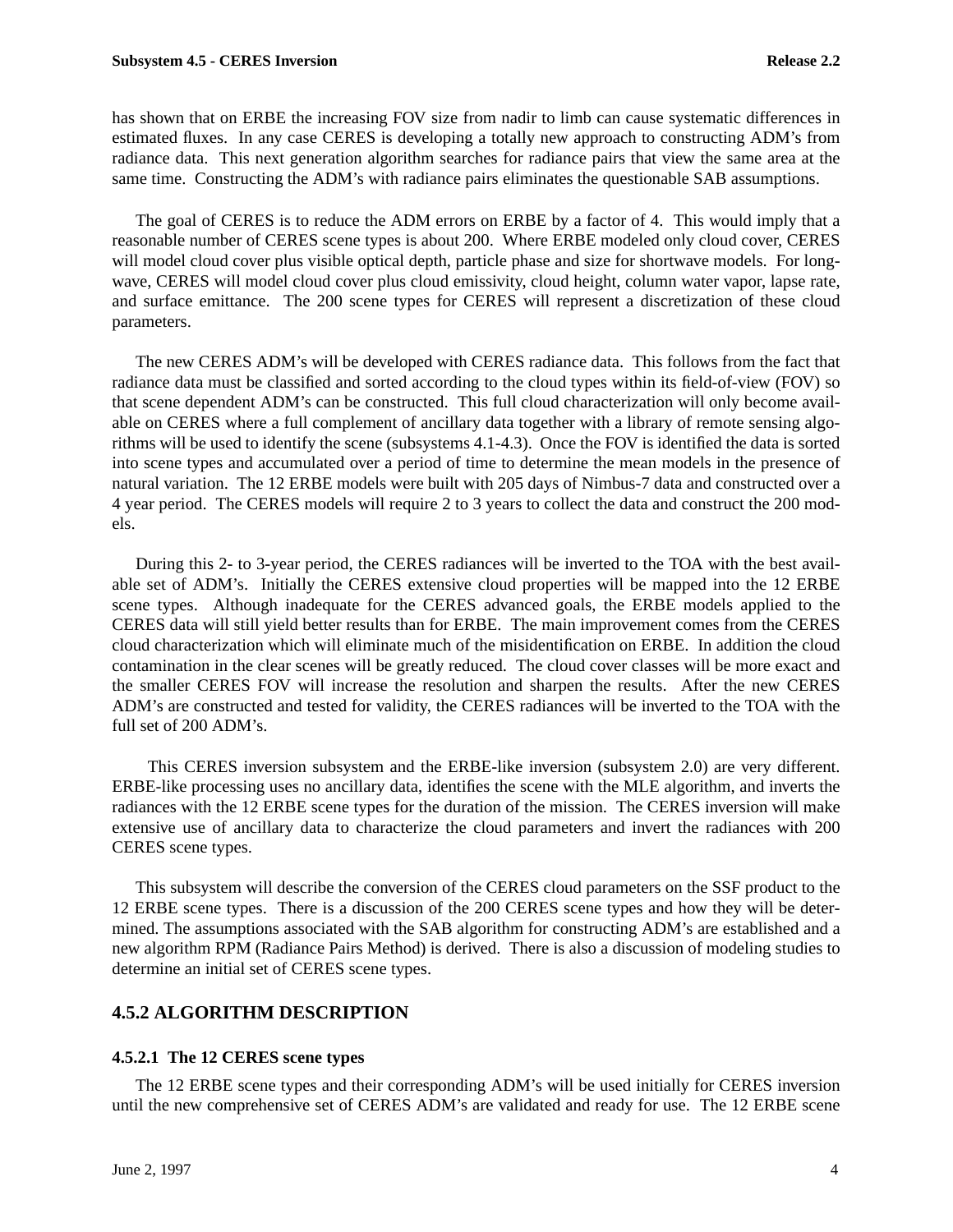types were derived by combining 5 surface types (ocean, land, snow, desert, mixed or coastal) with 4 cloud conditions (clear, partly cloudy, mostly cloudy, and overcast). These four cloud conditions are defined by clear (0%-5% cloud cover), partly cloudy (5%-50% cloud cover), mostly cloudy (50%-95% cloud cover), and overcast (95%-100% cloud cover). The surface types and cloud conditions were combined to give the following scene types.

| Index | Scene Types                       |
|-------|-----------------------------------|
|       | Clear ocean                       |
| 2     | Clear land                        |
| 3     | Clear snow                        |
| 4     | Clear desert                      |
| 5     | Clear land-ocean mix (coastal)    |
| 6     | Partly cloudy over ocean          |
| 7     | Partly cloudy over land or desert |
| 8     | Partly cloudy over land-ocean mix |
| 9     | Mostly cloudy over ocean          |
| 10    | Mostly cloudy over land or desert |
| 11    | Mostly cloudy over land-ocean mix |
| 12    | Overcast                          |

**Table 4.5-1: ERBE Scene Types**

Each of the CERES measurements must be classified as viewing one of these 12 scene types based on the cloud parameters on the SSF product (Table 4.4-5). First, we define the surface type. The SSF records the surface type percent coverage for the 8 most prevalent types within the FOV. We can sum the percent coverage for the ocean types, snow types, and desert types. If the ocean percent is greater than 67%, then we define the entire FOV as ocean. Likewise, the FOV is entirely snow if its percent is greater than 50%, and similarly for desert. The land percent is (100 - ocean percent). If the land percent is greater than 67%, then the FOV is classified as land. Otherwise the FOV is mixed or coastal.

The next step is to define the cloud cover over the CERES FOV. The SSF records the clear percent coverage from which we define the cloud cover as (100 - clear percent). With cloud cover we can define the FOV as clear, partly cloudy, mostly cloudy, or overcast as given above. And finally, surface type and cloud cover will define one of the 12 CERES scene types.

# **4.5.2.2 The CERES scene types**

One of the major tasks is to define the CERES scene types so that the maximum amount of anisotropic variance is explained. In general this is a clustering problem. In practice we must define an initial set of parameters that define reasonable scenes and iterate on their definitions. The scene parameters with the strongest effect on anisotropy will receive further discretization while the scene parameters with weak or no effect will be grouped together.

How many CERES scene types will be necessary? In general, the number of scene types will be a function of three criteria:

1. Sufficient data to obtain statistical significance of the mean anisotropy model for a given scene type class. CERES will have a finite amount of data from the Rotating Azimuth Plane (RAP) Scanner: an attempt to develop too many models will lead to poor statistical significance in many of the model classes.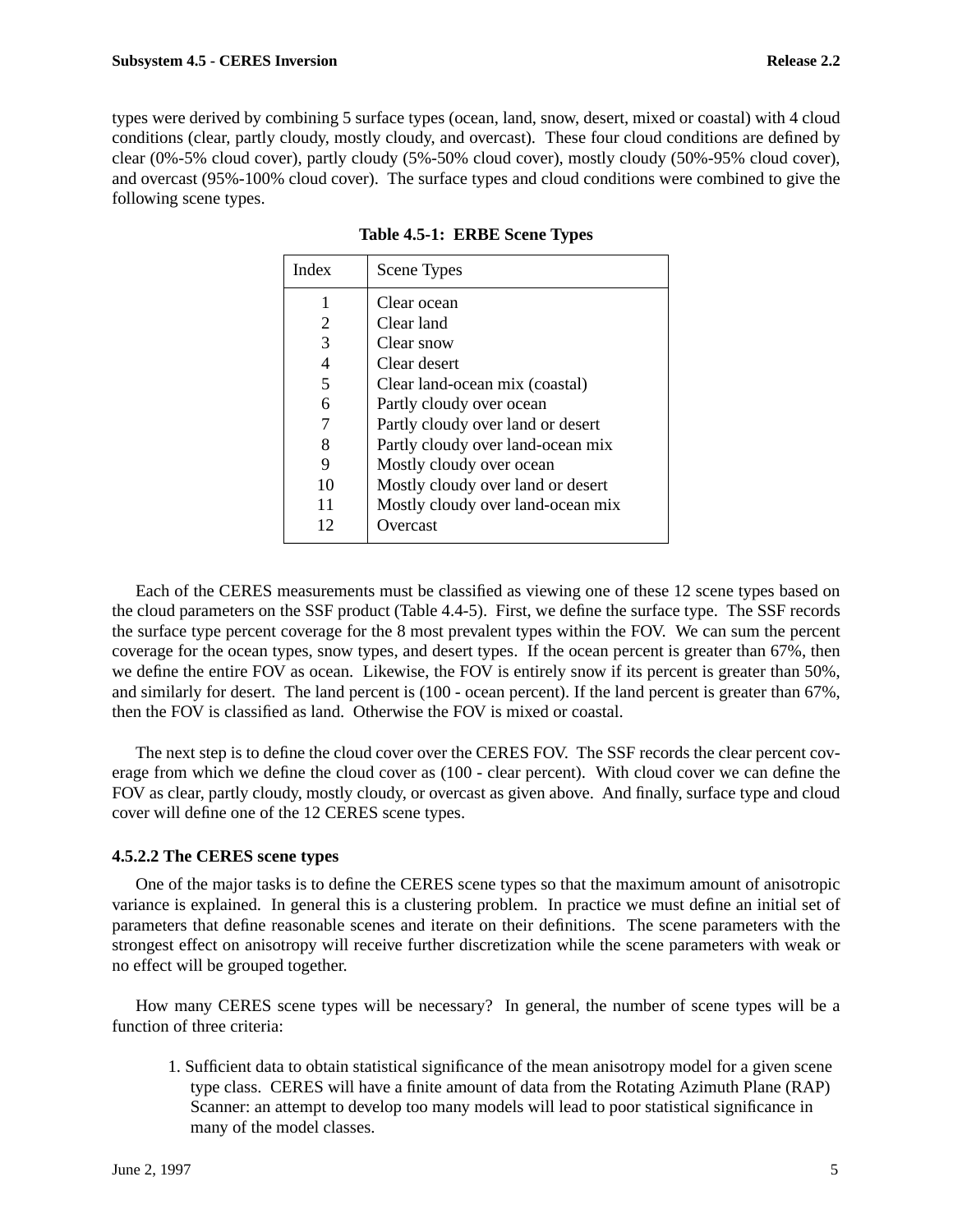- 2. The anisotropic models should be distinguishable. In general, this means that the rms difference in anisotropic factor between two ADM scene classes exceeds the rms statistical uncertainty in each individual model.
- 3. The ADM scene classes should significantly reduce the errors in the derived TOA fluxes (in either ensemble mean bias error or the instantaneous standard deviation error). The goal for CERES is roughly a factor of 4 improvement over ERBE: implying that sufficient ADM classes exist to reduce instantaneous errors below a 1 sigma value of  $10 \text{ W/m}^2$ . If errors were to reduce as  $\sqrt{N}$  where N is the number of distinct ADM classes, then we might expect to require  $12 \times 4^{-2} \approx 200$  ADM classes for CERES shortwave ADMs.

The final number of ADM classes will depend on the CERES data itself, and the application of criteria 1 through 3. As pre-launch preparation, we have used plane-parallel theory simulations to anticipate a rough order of magnitude for the ADM classes required. As an example, Subsection 4.5.2.6 shows that for plane parallel clouds, 6 cloud optical depth classes are sufficient to reduce errors to below the 10 W/m<sup>-2</sup> accuracy requirement. Because clouds are known to violate simple plane-parallel theory (Davies 1984), we have retained cloud fraction as a physical property to classify shortwave ADMs: this will allow for implicit inclusion of the non-plane parallel anisotropy effects for broken 3-D cloud fields within the CERES footprint scale (typically 20 to 50 km). A pre-launch strawman set of shortwave ADM classes is listed below:

- 1. Cloud amount (5 intervals on %: 1-25, 25-50, 50-75, 75-99, 99-100)
- 2. Cloud optical depth (6 intervals: 0.3-2.5,2.5-6,6-10,10-18,18-40, 40-300 (see section 4.5.2.6))
- 3. Cloud particle phase (2 types: water, ice)
- 4. Cloud background surface (2 types: ocean, land)
- 5. Cloud layers (2 types: single, multiple)
- 6. Clear surface (22 types: 17 IGBP (see SSF-27 definition), tundra, fresh snow, sea ice, 3 ocean types on wind speed in m/s: 0-2, 2-10, >10. (note: IGBP water bodies or ocean is expanded into 3 types with wind speed))

This initial set of shortwave scenes has  $5 \times 6 \times 2 \times 2 \times 2 = 240$  models plus 22 clear models (a clear scene has <1% cloud cover in a CERES footprint). We will also investigate the dependence of anisotropy on aerosol optical depth for ocean and dark vegetation.

These 262 models plus aerosols models will be examined against the criteria 1 through 3 discussed above, and redundant models will be combined into coarser class discretizations. We anticipate having sufficient sampling for 200 to 300 shortwave ADMs with roughly 2 years of continuous CERES RAP data on EOS-AM and EOS-PM. Since the TRMM mission has only a single CERES scanner operating in RAP mode for only 1 day out of every 3, we may only be able to define a third of these models for TRMM. EOS-AM and EOS-PM both carry dedicated RAP mode CERES scanners and should be able to completely sample the entire ADM set.

The largest uncertainty in the list of ADMs is the multiple cloud layer cases (expected to be roughly 1/ 3 to 1/2 of the CERES FOVs). This is an area that will be explored further during validation. There are two basic kinds of multi-layer cloud which might be significant for ADM development:

1. Two distinct cloud layers appearing within a single CERES footprint, each with fractional coverage.

In this case, we will test the ability to combine single layer empirical cloud ADMs into multi-layer cases (weight each ADM by the area coverage and reflected flux based on imager data within the CERES footprint).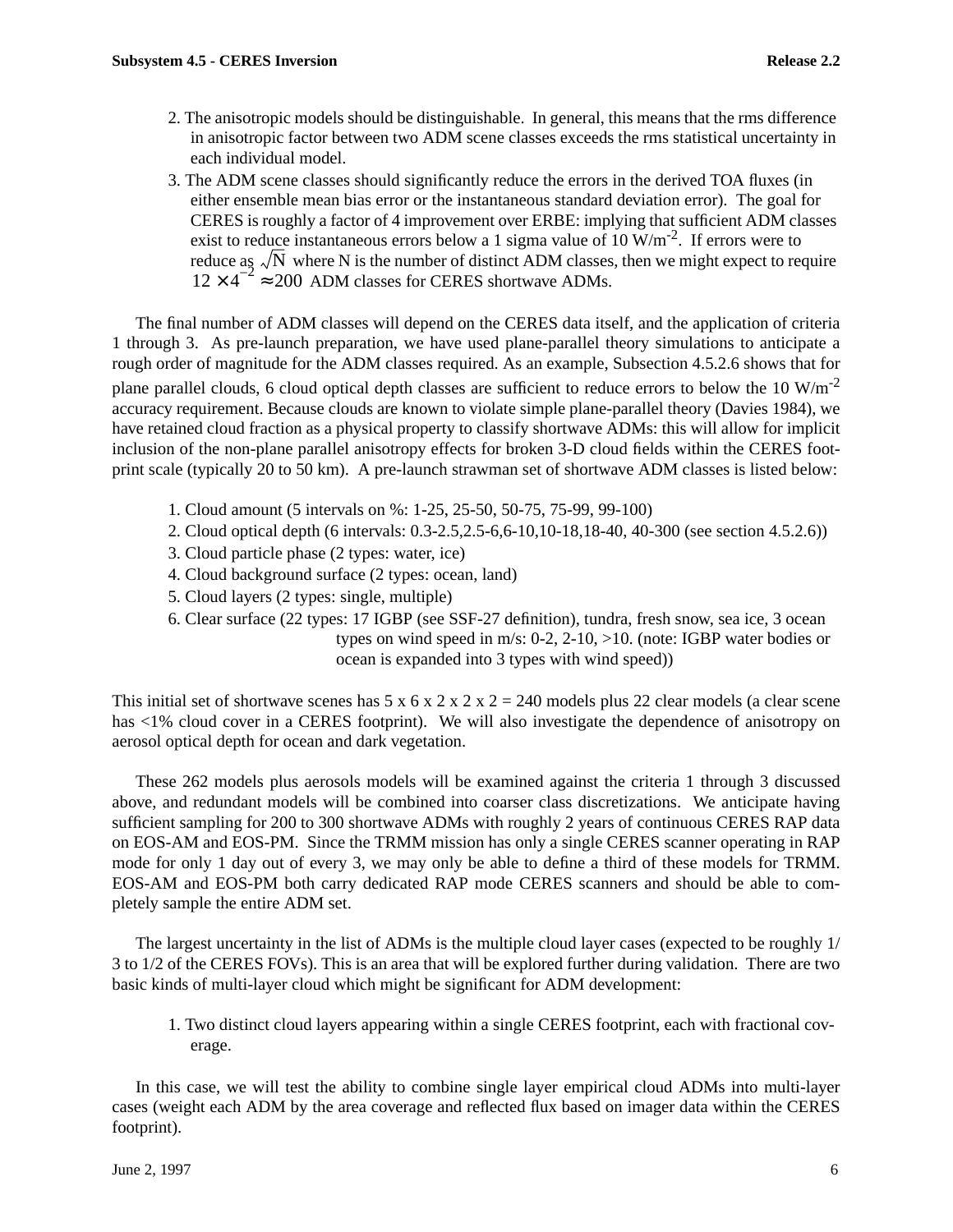2. Two overlapped cloud layers in a single CERES footprint.

For optically thick high cloud ( $\tau > 10$ ) over mid/low cloud, this is not a problem: the high cloud will dominate the lower cloud levels in the solar and the thermal infrared, and this case acts like a single layered high cloud. Multiple overlapping layers of a single water phase (water/ice) will also probably present only minor difficulties. The major issue is expected to be the case of a low to moderate optical depth ice cloud overlaying a large optical depth water cloud. In this case it may be necessary to combine the single layer anisotropic models using a simple weighting scheme based on scaled optical depths for each layer (i.e. modified for asymmetry parameter) and the expected two way solar flux transmission through the upper layer down to the lower layer. This may prove effective because thin cirrus tends to be extensive in area, so that any single CERES footprint will tend to have 0 or 100% cloud cover (see Landsat spatial resolution studies in Subsystem 4.0). In this case, we can concentrate on ADMs as a function of cirrus optical depth (3) classes from 0 to 10) for 99-100% cloud cover, over all low cloud optical depth/amount classes (30). This strategy gives a total of only 90 multi-layer ADMs which are expected to be fundamentally different from single layer cases. Multi-layer ADM studies will begin with theoretical modeling of plane-parallel overlapped cloud cases, and will continue using EOS-AM RAP mode data for actual overlapped cloud. Note that the cloud retrieval solutions for thin cirrus over low cloud are expected to be derived using a combination of the MODIS sounder channels for the high cloud, and imager channels for the low cloud (see Subsystem 4.2).

The ERBE12 production ADMs were discretized on 4 intervals of cloud amount and 3 cloud background surface types. The CERES shortwave models will retain the cloud amount effect, but will model only the two surface types of ocean and land. Why have we eliminated mixed or coastal surface types? For ERBE the surface map was very course at 2.5 deg regions (250x250  $km<sup>2</sup>$ ) so that large areas along the coast were error prone by calling the region either land or ocean. Also, the collection of all coastal 2.5 deg regions amounted to a significant percent of the globe. Thus, to minimize the rms error, we defined mixed regions for ERBE. For CERES the surface map is at 10 minute ( $20x20 \text{ km}^2$ ) resolution and the FOV is smaller so that coastal areas are less frequent and their errors less significant. For CERES coastal areas will be defined by the predominant type as either land or ocean. Thus, the CERES scene types will retain the main features of the ERBE scene types and expand on optical depth and particle phase.

For longwave radiation we hypothesize the following sensitivity of cloud parameters:

- 1. Cloud relative temperature (5 intervals in  $[\Delta T_{\text{cs}}$ =cloud temperature-surface temperature  $T_c$ -T<sub>s</sub>] in K: <20, 20-40, 40-60, 60-80, >80)
- 2. Cloud amount (5 intervals on %: 1-25, 25-50, 50-75, 75-99, 99-100)
- 3. Cloud emissivity (5 intervals: 0.0-0.2, 0.2-0.4, 0.4-0.6, 0.6-0.8, 0.8-1.0)
- 4. Cloud layers (2 types: single, multiple)
- 5. Cloud background surface (3 types in surface temperature in K: <260, 260-280, >280)
- 6. Clear surface/atmosphere (27 types:
	- surface emittance at 11 µm (3 intervals: <0.95, 0.95-0.99, 0.99- 1.00);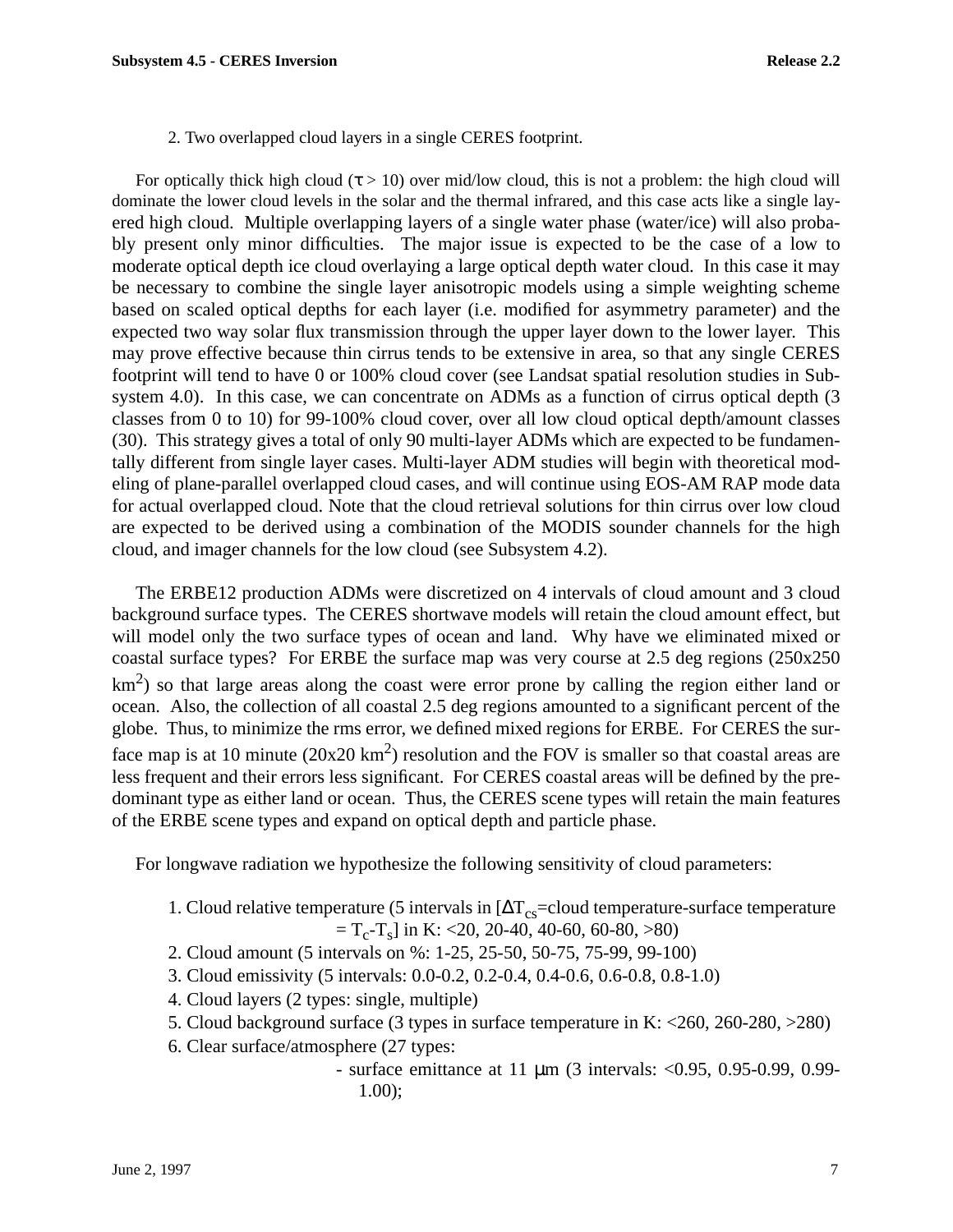- lapse rate (3 intervals in [(T(surface pressure-300 hPa) T(surface)) /  $(Z\text{(surface pressure-300 hPa)} - Z\text{(surface)}$ ]) in K/km:  $<$ 4, 4-6,  $>$ 6);
- precipitable water in cm  $(3$  intervals:  $<1$ ,  $1-2$ ,  $>2$ ))

This initial set of longwave scenes has  $5 \times 5 \times 5 \times 2 \times 3 = 750$  models plus 27 clear models. Since each shortwave model has 810 angular bin values and each longwave models has only 9, these 777 longwave models are equivalent to only about 6 shortwave models in required input data and storage. In order to minimize the number of models, the same significance criteria used for shortwave ADMs will be applied to longwave ADMs.

The ERBE12 longwave ADMs have the same discretization in cloud amount and surface types as the ERBE12 shortwave ADMs. This selection was limited by the simple ERBE MLE scene identification, and by the lack of auxiliary data sets to determine more physically based discrimination of ADMs based on surface emissivity, column water vapor, temperature lapse rate, and cloud physical properties other than cloud amount (including cloud emissivity and cloud height). In order to make up for some of this lack of information, ERBE defined longwave ADMs as a function of latitude zone (every 18 degrees) and season (4), giving a final ADM set of 12 x 10 x 4 = 480 longwave models, only a factor of 2 less than the prelaunch strawman for CERES longwave ADMs. Indeed, the ERBE ADM classes were optimized for shortwave ADMs and application of the ERBE MLE scene identification required a consistent set of SW and LW ADMs. For the ERBE12 ADM classes, the bias toward shortwave models was reasonable in light of the fact that anisotropy in reflected shortwave radiances is a order of magnitude larger than that for longwave radiance (Suttles et al. 1988, 1989). The CERES models are not required to follow the same classes for shortwave and longwave ADMs and allow use of an improved set of physical surface, atmosphere, and cloud properties which more closely follow the expected anisotropy in longwave fluxes.

In simplest terms, longwave anisotropy is dependent primarily on two things:

- 1. The opacity of the variable atmospheric absorber (water vapor or cloud)
- 2. The difference in thermal emission between the surface and the atmospheric absorbing (emitting) layer.

This suggests that clear-sky longwave anisotropy depends primarily on the column water vapor and cloud amount/emittance for absorber opacity, on temperature lapse rate and surface emissivity for clear-sky emission difference, and finally on  $T_c$  -  $T_s$  for the cloudy sky emission difference. The dependence of the cloud anisotropic models on surface temperature is simply to put a second order correction for the dependence of clear-sky anisotropy on climate region, recognizing that both column water vapor and lapse rate are strongly correlated with surface temperature.

In pre-launch studies using broadband plane-parallel radiative transfer models, it was found that the most non-lambertian longwave models are found for high altitude ice clouds which are either optically thick and broken (cloud amount in a CERES FOV less than 1; Duvel and Kandel, 1985) or more commonly cirrus which is optically thin (emissivity less than 1; Wielicki and Green, 1989). A small table of the value of nadir (viewing zenith  $= 0^{\circ}$ ) longwave anisotropy as a function of clear-sky atmosphere or cloud condition motivates the selection of longwave CERES ADM classes chosen as the starting point.

We conclude that the single most important category is high cloud emissivity, which can change broadband longwave nadir anisotropy by a total range of 24% (0.988 to 1.221). For comparison, the difference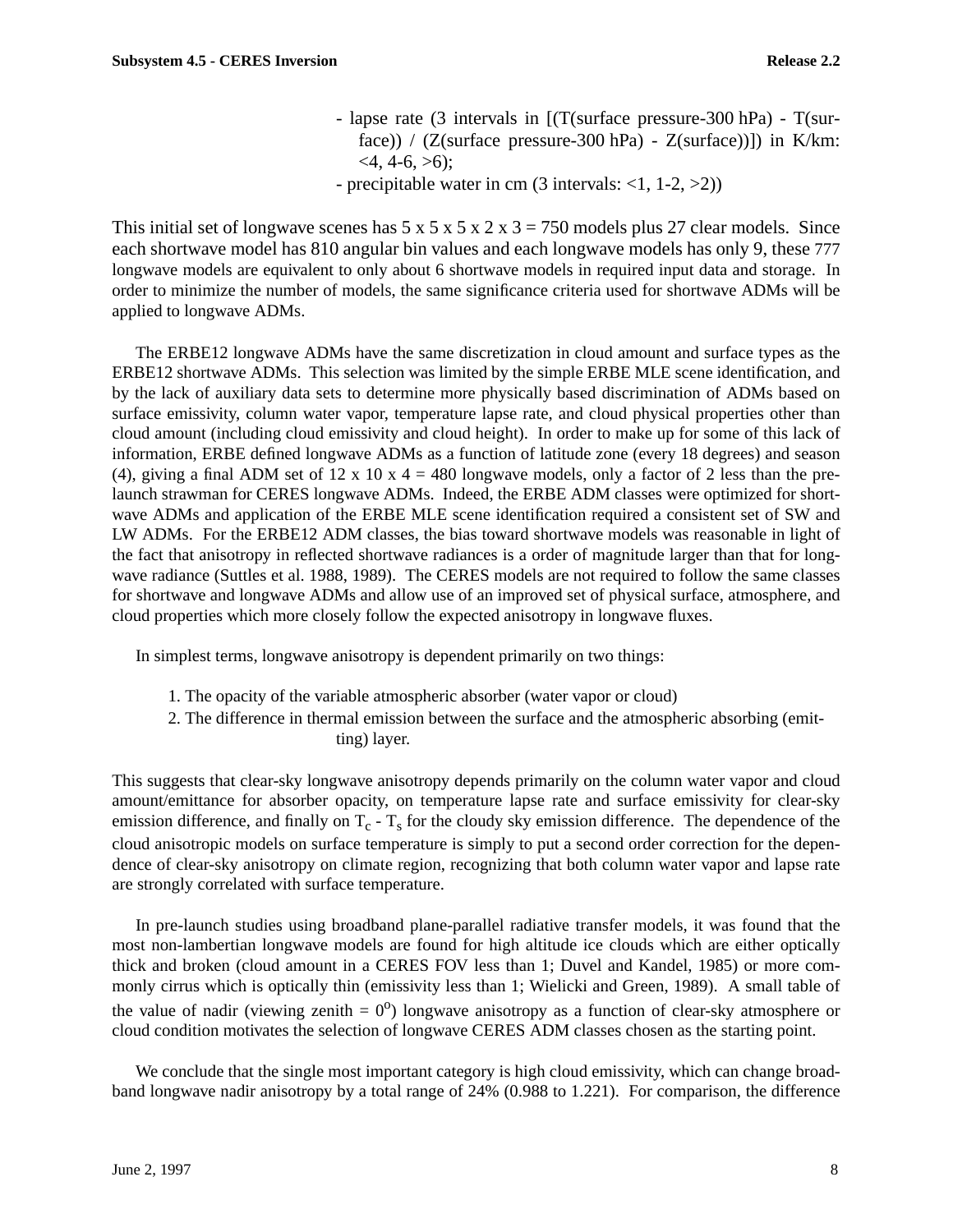in clear sky anisotropy from Tropical to Sub-arctic winter conditions varied by only 4%, or a factor of 6 less. The second most important factor is optically thick cloud height: which causes a maximum variation in nadir anisotropy of 10%. Note that cloud height and emissivity work together as expected: as cloud height decreases, the thermal contrast between the cloud emission and surface emission decreases: thereby lowering the effect of the cloud on anisotropy, even for optically thin cloud. A 6 km high non-black cloud causes only  $1/2$  the effect of a 15 km non-black cloud. For this reason, as cloud altitude decreases (i.e.  $T_c$  - $T<sub>s</sub>$  decreases), we expect to require fewer cloud emissivity and cloud amount classes for a given uncertainty in anisotropy. High altitude cirrus  $(T_s - T_c > 80)$  may have 10 cloud emissivity classes, while low altitude stratus ( $T_s$  -  $T_c$  < 20) may have only 2 or 3. This also suggests that boundary layer broken cloud effects, while potentially large in shortwave anisotropy, should be a relatively minor effect for longwave anisotropy. For clear-sky cases, note that the use of the temperature lapse rate in the first 300 hPa of the atmosphere above the surface (roughly 1 scale height for atmospheric water vapor) and the column precipitable water as longwave ADM classes should allow for anisotropy dependence on day/night temperature inversions, polar temperature inversions, and mountain regions with low column water vapor.

Finally, the strong dependence of longwave anisotropy on cloud height suggests that it may be reasonable to predict the anisotropy of multi-layered clouds in the CERES FOV as a simple weighting of the anisotropy of individual single layered cloud cases. This will be especially true for the case of multiple optically thick cloud layers in the CERES FOV. For the case of thin cirrus over low cloud, the longwave anisotropy will probably not differ much from a single layer of thin cirrus over a slightly cooler surface temperature. The initial classification of overlapped cloud with optically thin cloud above optically thick cloud will sort the anisotropy by the temperature difference of between the two cloud layers and by the emittance of the upper cloud layer. Similar to shortwave anisotropy, the case of an optically thick upper cloud over any lower level cloud will be the same anisotropy as a single level optically thick upper level cloud.

| Atmosphere                                    | Cloud Height (km) | Cloud Emittance | Nadir Anisotropy |
|-----------------------------------------------|-------------------|-----------------|------------------|
| <b>Clear Sky Anisotropy Variation</b>         |                   |                 | Total Range 4%   |
| Tropical                                      |                   |                 | 1.093            |
| Midlatitude Summer                            |                   |                 | 1.080            |
| Midlatitude Average                           |                   |                 | 1.075            |
| Subarctic Summer                              |                   |                 | 1.067            |
| Midlatitude Winter                            |                   |                 | 1.063            |
| <b>Subarctic Winter</b>                       |                   |                 | 1.051            |
| <b>Optically Thick Cloud Height Variation</b> |                   |                 | Total Range 10%  |
| Tropical                                      | 15                | 1.0             | 0.988            |
| Tropical                                      | 10                | 1.0             | 1.030            |
| Tropical                                      | 6                 | 1.0             | 1.058            |
| Tropical                                      | 3                 | 1.0             | 1.076            |
| Tropical                                      |                   | 1.0             | 1.093            |

**Table 4.4-2: Longwave Aniostropy at Nadir**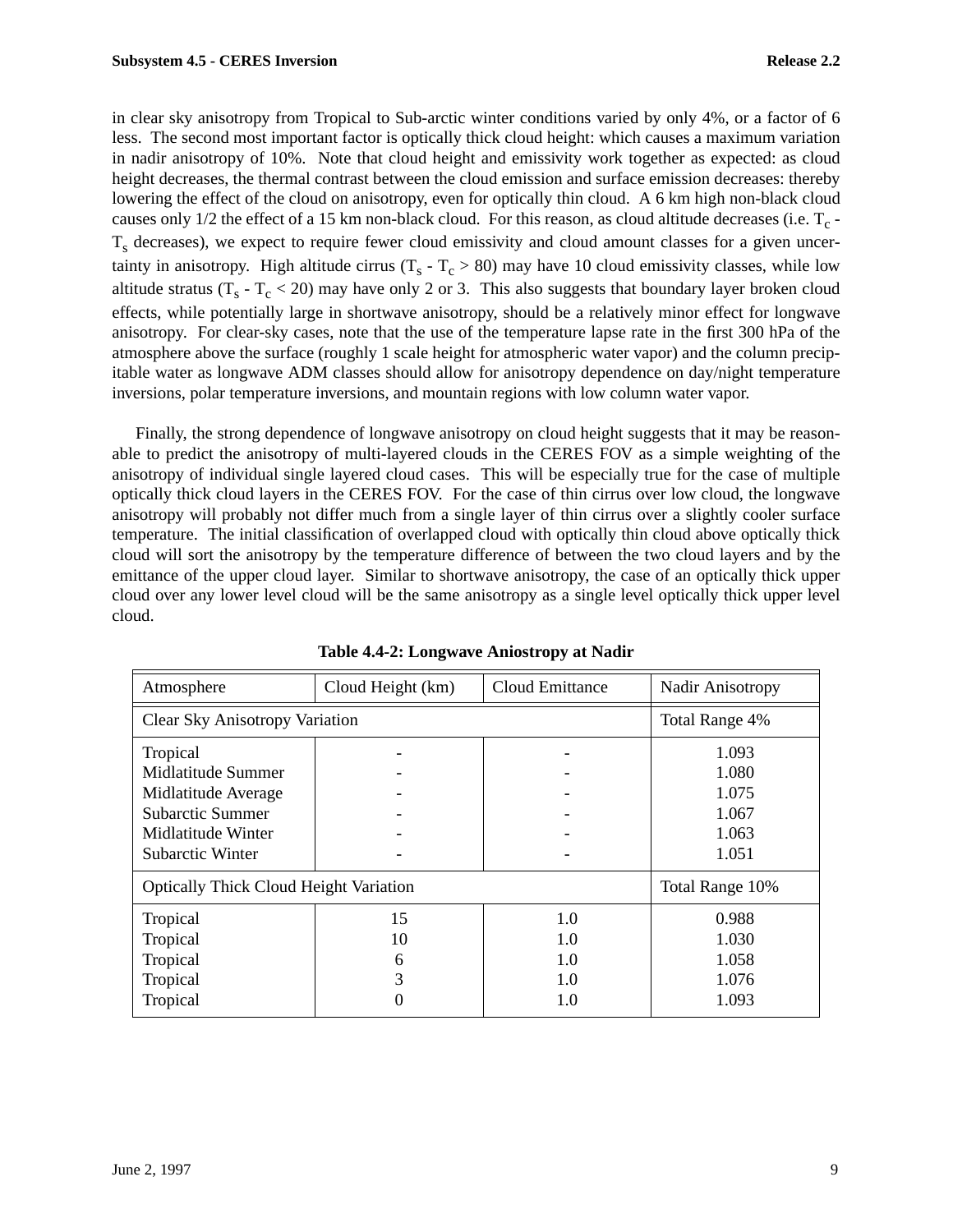| <b>Optically Thin High Cloud Variation</b> |    | Total Range 24% |                |
|--------------------------------------------|----|-----------------|----------------|
| Tropical                                   | 15 | 1.00            | 0.988          |
| Tropical                                   | 15 | 0.90            | 1.093          |
| Tropical                                   | 15 | 0.75            | 1.181          |
| Tropical                                   | 15 | 0.50            | 1.221          |
| Tropical                                   | 15 | 0.25            | 1.182          |
| Tropical                                   | 15 | 0.10            | 1.133          |
| <b>Optically Thin Mid Cloud Variation</b>  |    |                 |                |
|                                            |    |                 | Total Range 6% |
| Tropical                                   | 6  | 1.00            | 1.058          |
| Tropical                                   | 6  | 0.90            | 1.079          |
| Tropical                                   | 6  | 0.75            | 1.100          |
| Tropical                                   | 6  | 0.50            | 1.118          |
| Tropical                                   | 6  | 0.25            | 1.115          |

**Table 4.4-2: Longwave Aniostropy at Nadir**

We conclude that in all respects, longwave anisotropy is much less difficult than shortwave anisotropy. We expect from the pre-launch theoretical simulations that the classes defined above will distinguish longwave ADM anisotropy differences of 2% or less, thereby meeting the CERES instantaneous longwave ADM error goal of  $4 \text{ W/m}^{-2}$  (1 sigma).

Because the longwave anisotropy is expected to be a much more tractable problem than the shortwave, we will also examine as part of the longwave ADM validation activities the possibility of parameterizing the longwave anisotropy as a function of the physical parameters used to define the ADM classes, including a parameterization which determines multi-layer cloud anisotropy as a function of single layer cloud properties.

# **4.5.2.3 Formulation of Angular Distribution Model (ADM)**

For simplicity we will formulate only the longwave ADM. The shortwave ADM involves three directional angles instead of one, but is formulated similarly. The outgoing longwave radiance I at a point in  $Wm^{-2}sr^{-1}$  is

$$
I(\theta) = \pi^{-1}FR(\theta) \qquad (4.5-2)
$$

where F is the flux in Wm<sup>-2</sup> and R( $\theta$ ) is the longwave ADM as a function of the zenith angle  $\theta$ . Integrating both sides of (4.5-2) over the hemisphere defined by the zenith and azimuth angles, we get the normalization condition for R as

$$
2\int_{0}^{\pi/2} R(\theta)\sin\theta\cos\theta d\theta = 1.
$$
 (4.5-3)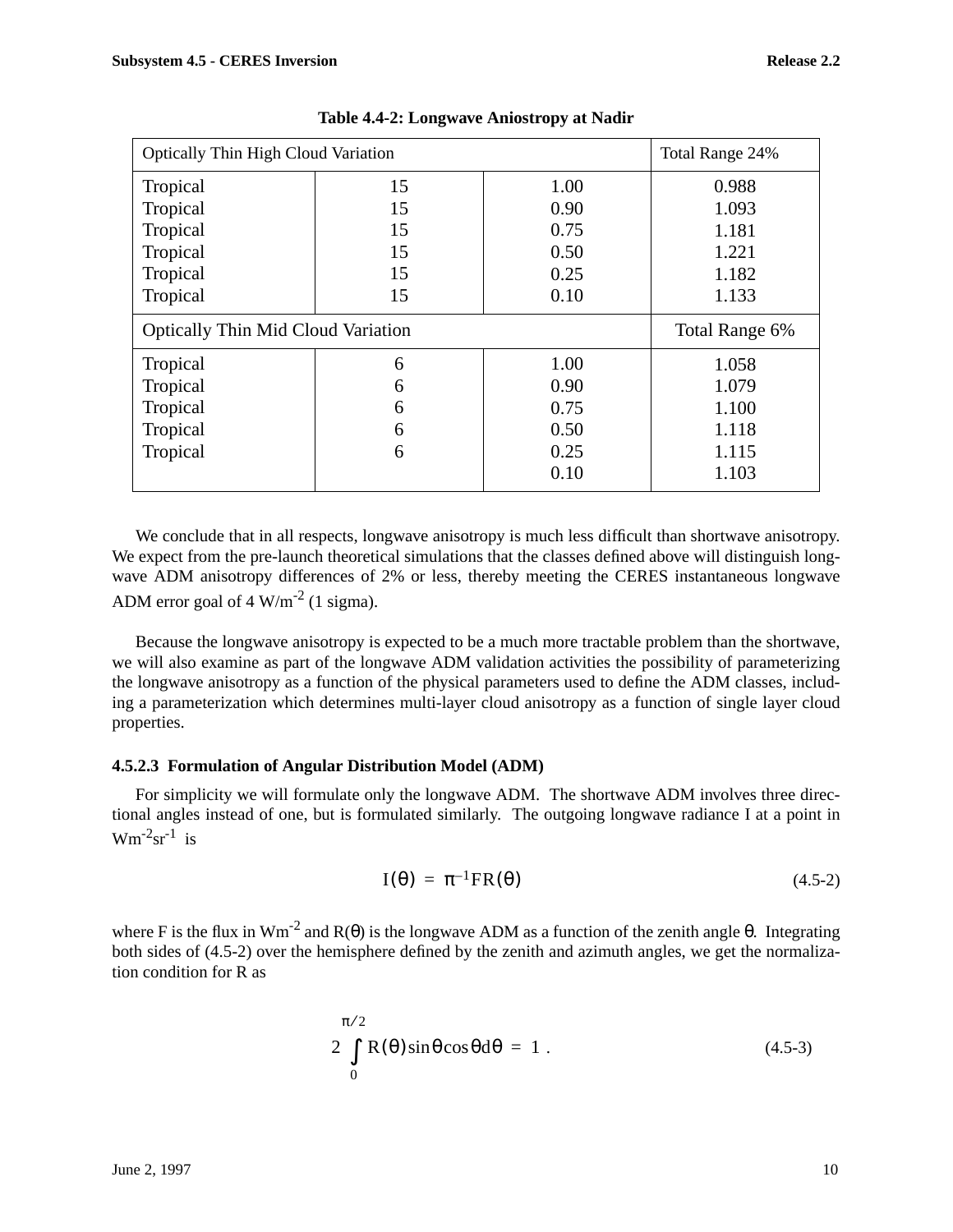$$
R(\theta) = \sum_{i=1}^{N} \beta_i f_i(\theta)
$$
 (4.5-4)

where  $f_i(\theta)$  are basis functions, and  $\beta_i$  are the parameters of the model which are estimated from radiance measurements. Substituting (4.5-4) into (4.5-3) gives the normalization condition as

$$
\sum_{i=1}^{N} \beta_i C_i = 1
$$
 (4.5-5)

where

$$
C_i = 2 \int_{0}^{\pi/2} f_i(\theta) \sin \theta \cos \theta d\theta
$$
 (4.5-6)

In this subsystem we will use the piecewise constant basis set given by

$$
f_i(\theta) = \begin{cases} 1 & \theta_{i-1} \le \theta \le \theta_i \\ 0 & \text{otherwise} \end{cases} \quad i = 1, 2, ..., N \quad (4.5-7)
$$

where the  $\theta_i$ 's span the space  $0 \le \theta \le 90^\circ$ . From (4.5-6) and (4.5-7) we have

$$
C_i = \sin^2 \theta_i - \sin^2 \theta_{i-1} \qquad i = 1, 2, ..., N. \qquad (4.5-8)
$$

### **4.5.2.4 Sorting by Angular Bins (SAB)**

The sorting of observed radiances into angular bins was the technique used by Taylor and Stowe (1984) to develop the current ERBE angular distribution models. Radiances are sorted into angular bins, averaged, and numerically integrated to determine the mean flux. Dividing the average bin radiance by the mean flux yields the anisotropy for the angular bin. We define the SAB method as follows:

 $\overline{a}$ 

$$
\hat{\beta}_i = \frac{\pi I_i}{\bar{F}} \tag{4.5-9}
$$

where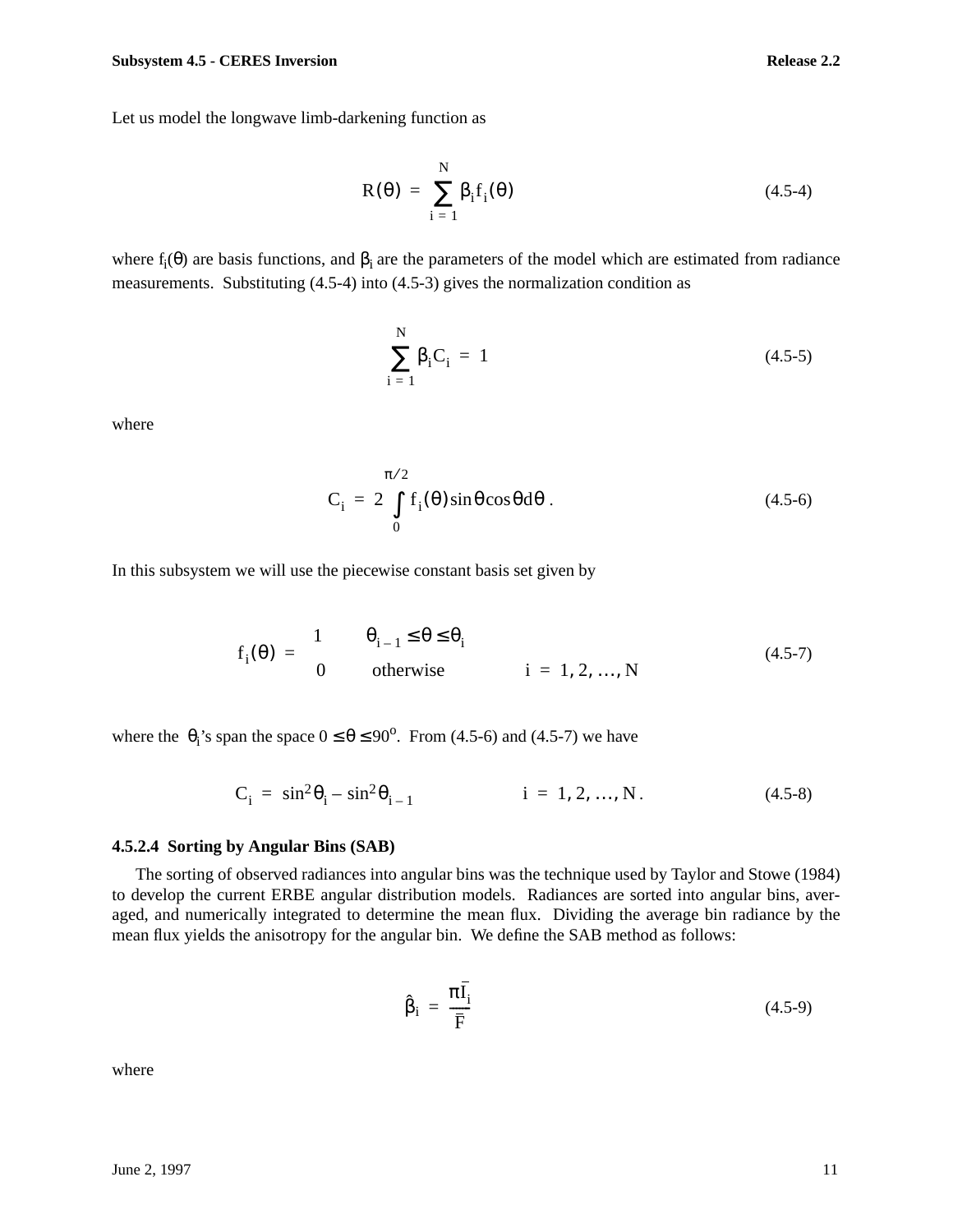$$
\bar{I}_i = \frac{1}{K_i} \sum_{r=1}^{K_i} I_i^r
$$
\n(4.5-10)

$$
\overline{\mathbf{F}} = \pi \sum_{n=1}^{N} \mathbf{C}_n \overline{\mathbf{I}_n}.
$$
 (4.5-11)

where  $I_i^r$  is the r<sup>th</sup> measured radiance in the i<sup>th</sup> angular bin and  $\theta_{i-1} \le \theta < \theta_i$ .

Let us define the characteristics of the SAB. From (4.5-2), (4.5-4), and (4.5-7) we model the radiance as

$$
I_i^r = \pi^{-1} F_i^r \beta_i^r + \varepsilon_i^r
$$
 (4.5-12)

where  $F_i^r$ ,  $\beta_i^r$ , and  $\varepsilon_i^r$  are random variables. We define the means and standard deviations as  $F_i^r \sim [\mu_F, \sigma_F]$ ,  $\beta_i^r \sim [\beta_i, \sigma_{\beta_i}]$ , and  $\epsilon_i^r \sim [0, \sigma_{\epsilon}]$ , respectively. The main characteristics of the SAB are the expected values and variances of  $\hat{\beta}_i$ . We will need three assumptions to proceed:

$$
E[F_i^r] = E[F_j^r] = \mu_F
$$
  
\n
$$
E[F_i^r \beta_i^r] = E[F_i^r]E[\beta_i^r]
$$
  
\n
$$
E[\overline{F}\hat{\beta}_i] = E[\overline{F}]E[\hat{\beta}_i]
$$
\n(4.5-13)

The first assumption is a statement of uniform sampling or the expected flux observed over the i<sup>th</sup> angular bin is the same for all bins. This assumption is necessary to determine F. The second and third assumptions state that the anisotropy  $\beta$  and field strength F are uncorrelated or an increase in flux does not change the scene type's anisotropy. Both of these assumptions are questionable and seen as weaknesses of the SAB. With these assumptions, however, we can show that  $E[I_i^r] = E[\bar{I}_i] = \pi^{-1} \mu_F \beta_i$ and  $E[\bar{F}] = \mu_F$ . Furthermore, taking the expected value of (4.5-9), we have

$$
E[\bar{F}\hat{\beta}_i] = E[\pi\bar{I}_i]
$$
  
\n
$$
E[\hat{\beta}_i] = \beta_i
$$
 (4.5-14)

and the estimate is unbiased.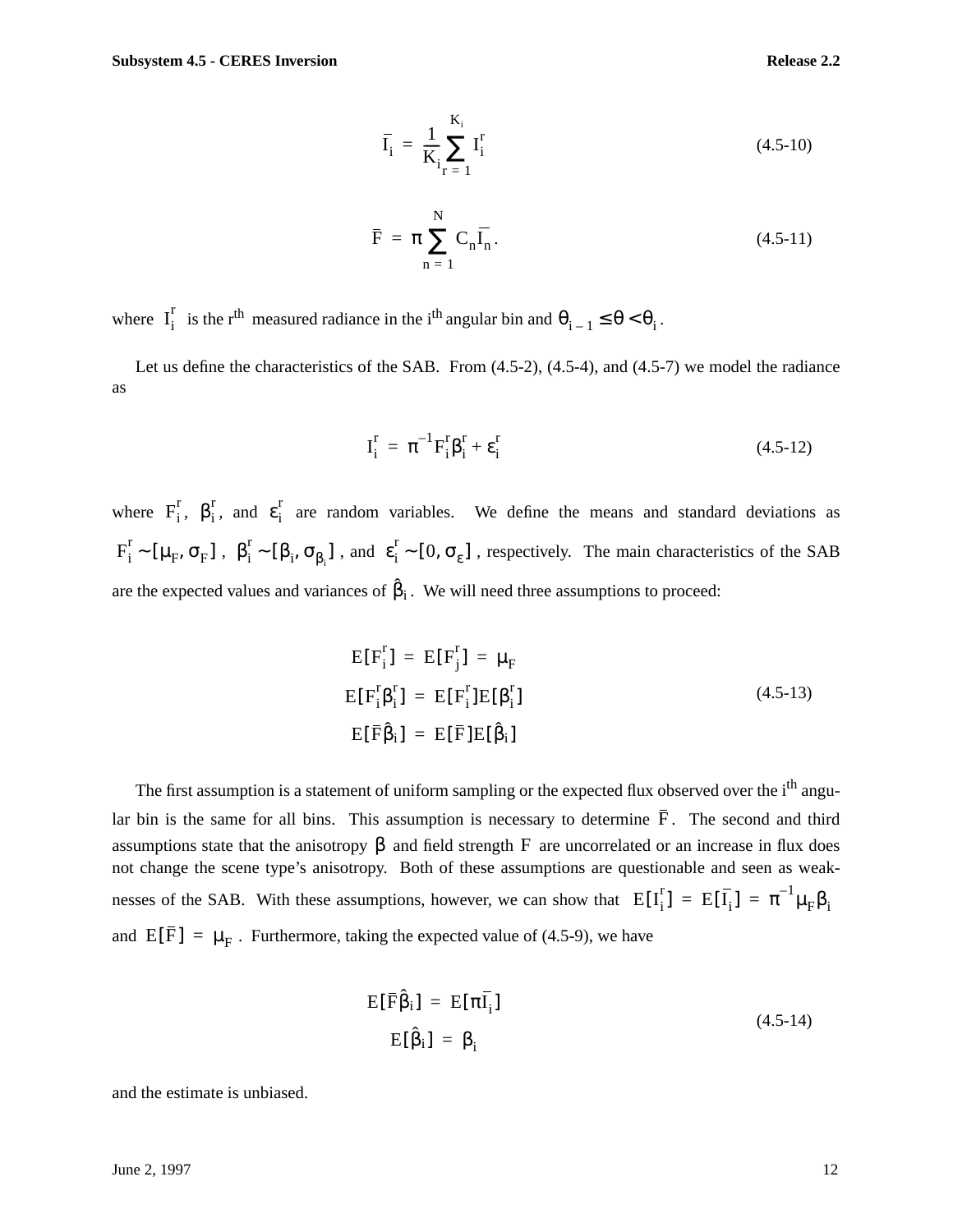The variance of the estimate is determined by

VAR[
$$
\overline{F}\hat{\beta}_i
$$
] = VAR[ $\pi\overline{I}_i$ ]  
\n
$$
E^2[\overline{F}]VAR[\hat{\beta}_i] + E^2[\hat{\beta}_i]VAR[\overline{F}] + VAR[\hat{\beta}_i]VAR[\overline{F}] = \pi^2 VAR[\overline{I}_i]
$$
\n
$$
VAR[\hat{\beta}_i] = \frac{\pi^2 VAR[\overline{I}_i] - \beta_i^2VAR[\overline{F}]}{\mu_F^2 + VAR[\overline{F}]}
$$
\n(4.5-15)

We can approximate this variance from data by  $VAR[\overline{I}_i] \approx S_{I_i}^2 = \frac{1}{K} \sum_{i=1}^{K} (I_i - \overline{I}_i)^2$ ,  $\beta_i \approx \hat{\beta}_i$ , and  $\mu_{\rm F}^2 \approx \bar{\rm F}$ , or  $\frac{1}{K_i} \sum_{r=1}^{I} (I_i^r - \bar{I}_i)^2$  $r = 1$  $K_i$  $=\frac{1}{K}\sum_{i}(\mathbf{I}_{i}^{\mathrm{r}}-\overline{\mathbf{I}}_{i})^{2}$ ,  $\beta_{i}\approx\hat{\beta}_{i}$ 

$$
VAR[\hat{\beta}_{i}] \approx \frac{\pi^{2} S_{I_{i}}^{2} - \hat{\beta}_{i}^{2} S_{\bar{F}}^{2}}{\bar{F}^{2} + S_{\bar{F}}^{2}}
$$
(4.5-16)

It is instructive to simplify the variance further with the following assumptions: (1)  $\beta_i$  is constant, (2)  $\mu_F^2 \gg \mathrm{VAR}[\bar{\mathrm{F}}]$  , (3)  $\sigma_{\varepsilon} = 0$  , (4)  $\mathrm{K}^{\phantom{\dag}}_i = \mathrm{K}^{\phantom{\dag}}_j = \mathrm{K}$  . This results in

$$
\sigma_{\hat{\beta}_i} \approx \frac{\beta_i}{\sqrt{K_i}} \left(\frac{\sigma_F}{\mu_F}\right) \left[1 - \sum_{n=1}^N C_n^2 \beta_n^2\right]^{\frac{1}{2}}
$$
(4.5-17)

Thus, the SAB must average out the field variance  $\sigma_{\rm F}/\mu_{\rm F}$  with  $\sqrt{K_i}$  where  $\frac{1}{\Gamma} \approx \frac{1}{\Gamma}$ .  $\sigma_{\rm F}$  $\mu_F^{}$  $\frac{\sigma_F}{\sigma} \approx \frac{S_{I_i}}{\sigma}$  $I_i$  $\approx -\frac{1}{2}$ 

#### **4.5.2.5 Radiance Pairs Method (RPM)**

The Radiance Pairs Method searches the radiance data to find radiances that view approximately the same area at approximately the same time. The purpose of a radiance pair is that flux can be eliminated between the two measurements. By dividing one radiance by the other, we eliminate the influence of flux and form the ratio of anisotropies. In contrast a single radiance measurement gives the product of flux and anisotropy which cannot be separated without questionable assumptions. The SAB assumes uniform sampling to isolate the anisotropy. In this section we will derive the Radiance Pairs Method.

We can consider (4.5-5) a constraint on the admissible  $\beta$ 's, or we can eliminate one of the  $\beta$ 's. We choose to eliminate  $\beta_N$ . Thus, (4.5-4) becomes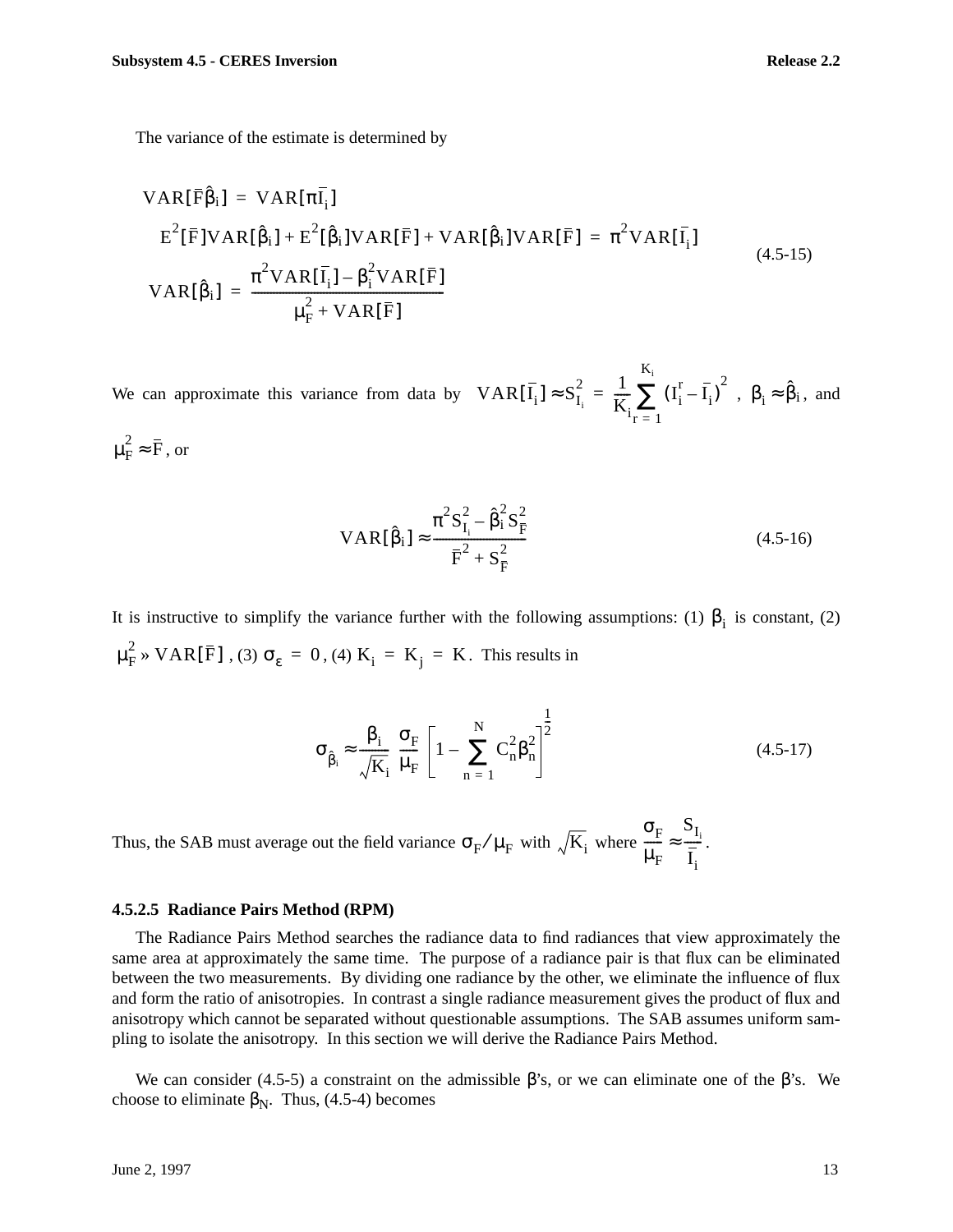$$
R(\theta) = \sum_{i=1}^{N-1} \beta_i f_i(\theta) + \left[ \frac{1 - \sum_{i=1}^{N-1} \beta_i C_i}{C_N} \right] f_N(\theta) .
$$
 (4.5-18)

We now define a new set of basis functions  $G_i(\theta)$  so that

$$
R(\theta) = \sum_{i=1}^{N-1} \beta_i G_i(\theta) + G_N(\theta)
$$
 (4.5-19)

where

$$
G_N(\theta) = \frac{f_N(\theta)}{C_N}
$$
  
\n
$$
G_i(\theta) = f_i(\theta) - C_i G_N(\theta) \qquad i = 1, 2, ..., N - 1
$$
\n(4.5-20)

Although we chose to eliminate  $\beta_N$  from the estimation process, the above equation can be generalized to eliminate any one of the  $\beta$ 's. Note that  $R(\theta)$  in (4.5-19) satisfies the normalization (4.5-3) independent of the  $\beta_i$ 's which can take on any value including all zeros. We will estimate the values of  $\beta$  from satellite data.

A useful data type to estimate the β's is scanner radiance I. We model the radiance measurement from  $(4.5-2)$  as

$$
I(\theta) = \pi^{-1}FR(\theta) + \eta \qquad (4.5-21)
$$

where F is the true instantaneous flux,  $R(\theta)$  is a random variable since it varies for different scenes, and  $η$  is a random measurement error with mean 0 and standard deviation  $σ<sub>η</sub>$ . Normally with satellite radiance data we assume a model of  $R(\theta)$  and estimate the flux F. Here we want to estimate  $R(\theta)$  which necessitates a value for F. If we pair two radiance measurements  $(I^1 \text{ and } I^2)$  observing about the same area at about the same time so that F is common to both measurements, then we can ratio the radiance measurements and eliminate F. The measurement equation is

$$
m_{k} = \frac{I_{k}^{1}}{I_{k}^{2}} = \frac{\pi^{-1}F_{k}R(\theta_{k}^{1}) + \eta_{k}^{1}}{\pi^{-1}F_{k}R(\theta_{k}^{2}) + \eta_{k}^{2}}
$$
(4.5-22)

or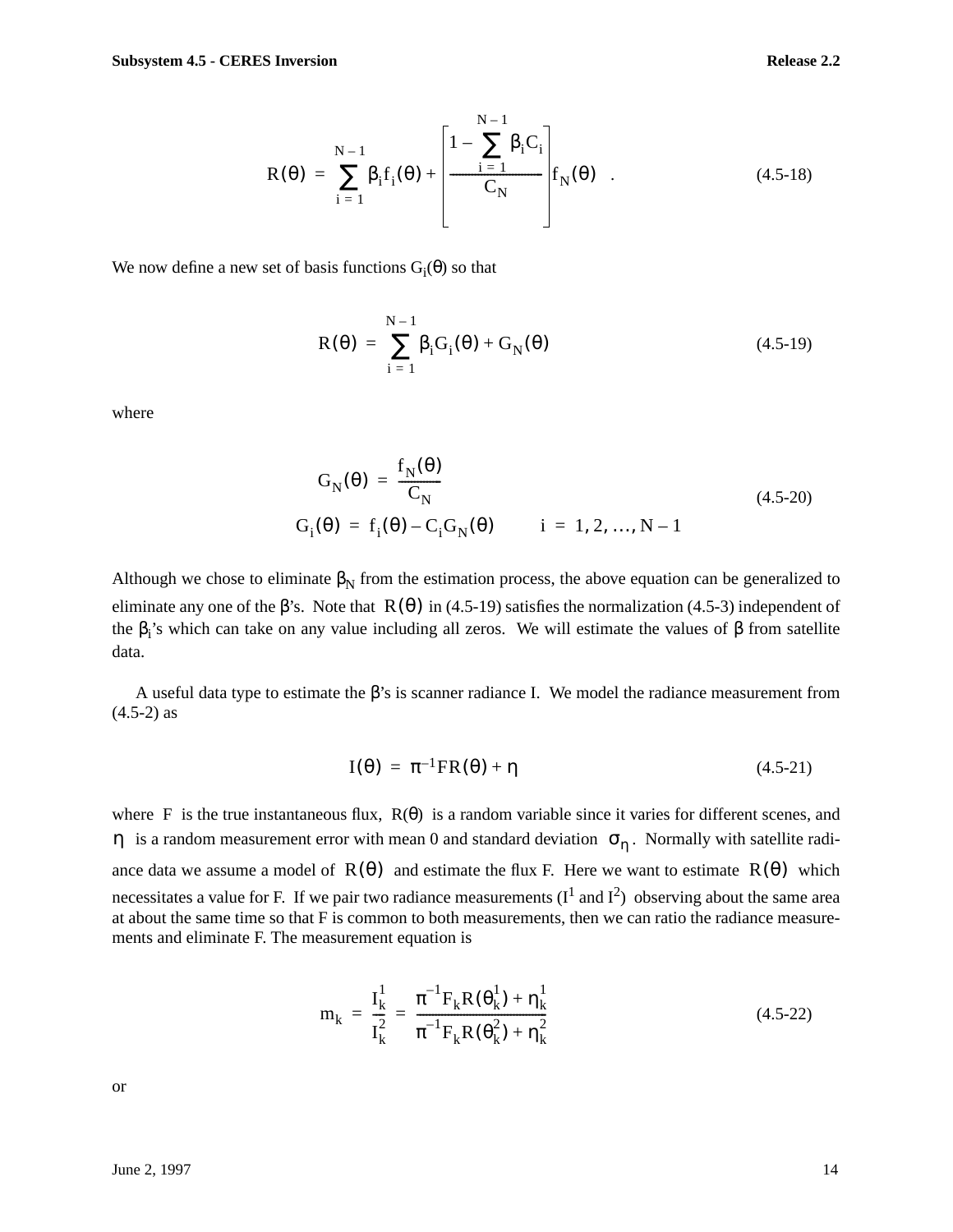$$
m_{k} = \frac{R(\theta_{k}^{1}) + \eta_{k}^{1}/(\pi^{-1}F_{k})}{R(\theta_{k}^{2}) + \eta_{k}^{2}/(\pi^{-1}F_{k})}
$$
(4.5-23)

where  $\theta_k^1$  and  $\theta_k^2$  are the two viewing zenith angles for the k<sup>th</sup> measurement pair. However, it can be shown that the measurement equation is biased, or the expected value of  $m_k$  is not the desired ratio of anisotropies, that is

$$
E[m_k] = \frac{R(\theta_k^1)}{R(\theta_k^2)} \xi \tag{4.5-24}
$$

where ξ is the bias. Thus, we redefine the measurement statistic as

$$
m_k = \left(\frac{1}{\xi}\right) \frac{I_k^1}{I_k^2}
$$
 (4.5-25)

where  $\xi$  can be estimated from the radiance data ratios. We then model this measurement as

$$
m_k = \frac{R(\theta_k^1)}{R(\theta_k^2)} + \varepsilon_k.
$$
 (4.5-26)

Since (4.5-25) is unbiased, we model  $\varepsilon_k$  as a random measurement error where  $E[\varepsilon_k] = 0$  and  $E[\epsilon_k^2] = \sigma_{\epsilon}^2$ .

We now write the measurement in terms of the parameters to be estimated. Substituting (4.5-19) into (4.5-26) gives

$$
m_k = \frac{\sum_{N=1}^{N-1} \beta_i G_i(\theta_k^1) + G_N(\theta_k^1)}{\sum_{i=1}^{N-1} \beta_i G_i(\theta_k^2) + G_N(\theta_k^2)} + \varepsilon_k
$$
  
=  $Q(\theta_k^1, \theta_k^2, \beta) + \varepsilon_k$  (4.5-27)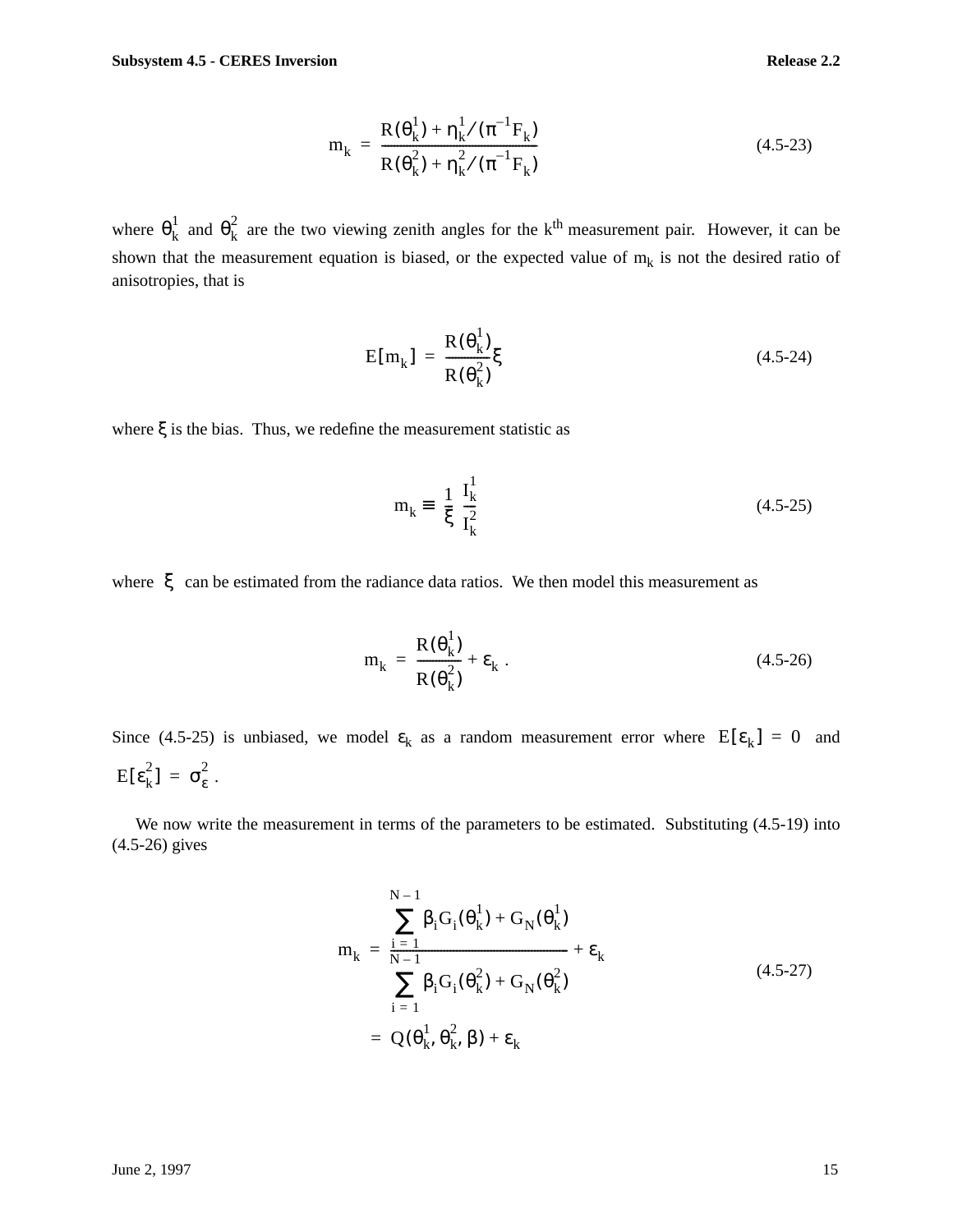It will be expeditious to use linear estimation theory. Since the measurement equation (4.5-27) is a nonlinear function of β, we linearize about an initial estimate  $\hat{\beta}^{\text{o}}$ . Thus,

$$
\mathbf{m}_{k} = \mathbf{Q}(\theta_{k}^{1}, \theta_{k}^{2}, \hat{\beta}^{o}) + \sum_{i=1}^{N-1} \frac{\partial}{\partial \beta_{i}} \mathbf{Q}(\theta_{k}^{1}, \theta_{k}^{2}, \hat{\beta}^{o})(\beta_{i} - \hat{\beta}_{i}^{o}) + \text{H.O.T.} + \varepsilon_{k}
$$
(4.5-28)

and retaining only the linear terms

$$
\Delta m_k = \sum_{i=1}^{N-1} \frac{\partial Q_k}{\partial \beta_i} \Delta \beta_i + \varepsilon_k
$$
 (4.5-29)

where

$$
\Delta m_k = m_k - Q(\theta_k^1, \theta_k^2, \hat{\beta}^0)
$$
  
\n
$$
\Delta \beta_i = \beta_i - \beta_i^0
$$
\n(4.5-30)

and

$$
\frac{\partial Q_k}{\partial \beta_i} = \frac{R(\theta_k^2, \hat{\beta}^0)G_i(\theta_k^1) - R(\theta_k^1, \hat{\beta}^0)G_i(\theta_k^2)}{R(\theta_k^2, \hat{\beta}^0)^2} \quad . \tag{4.5-31}
$$

If we have K measurements  $(k = 1, 2,...,K)$ , then we can form a matrix measurement equation and estimate the ∆β vector with the Gauss-Markoff Theorem. Let us define

$$
\Delta m = \begin{bmatrix} \Delta m_1 \\ \Delta m_2 \\ \vdots \\ \Delta m_K \end{bmatrix} \qquad \varepsilon = \begin{bmatrix} \varepsilon_1 \\ \varepsilon_2 \\ \vdots \\ \varepsilon_K \end{bmatrix} \qquad \Delta \beta = \begin{bmatrix} \Delta \beta_1 \\ \Delta \beta_2 \\ \vdots \\ \Delta \beta_{N-1} \end{bmatrix} \qquad (4.5-32)
$$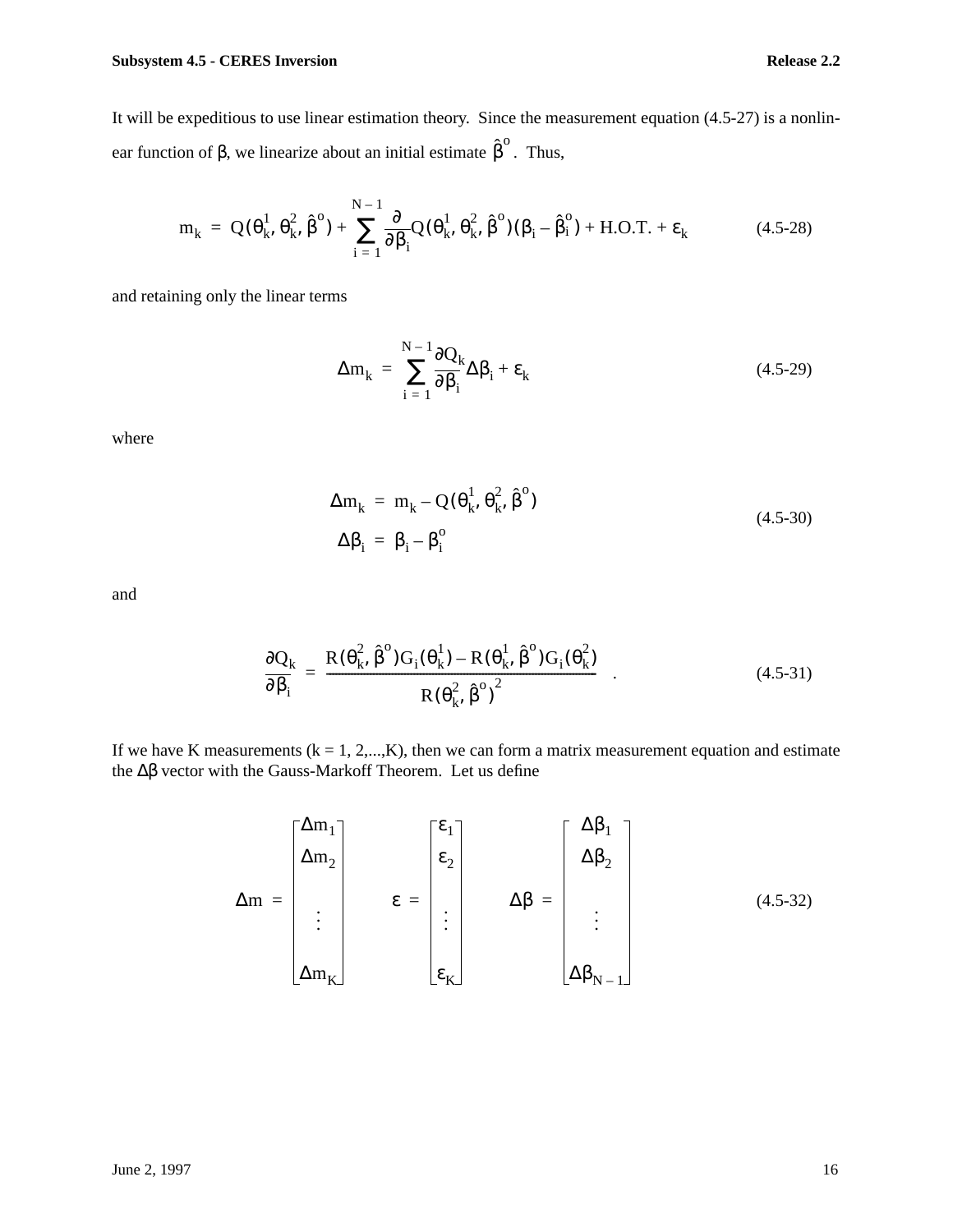$$
X = \begin{bmatrix} \frac{\partial}{\partial \beta_1} Q(\theta_1^1, \theta_1^2, \hat{\beta}^0) & \frac{\partial}{\partial \beta_2} Q(\theta_1^1, \theta_1^2, \hat{\beta}^0) & \dots & \frac{\partial}{\partial \beta_{N-1}} Q(\theta_1^1, \theta_1^2, \hat{\beta}^0) \\ \frac{\partial}{\partial \beta_1} Q(\theta_2^1, \theta_2^2, \hat{\beta}^0) & \frac{\partial}{\partial \beta_2} Q(\theta_2^1, \theta_2^2, \hat{\beta}^0) & \dots & \frac{\partial}{\partial \beta_{N-1}} Q(\theta_2^1, \theta_2^2, \hat{\beta}^0) \\ \vdots & \vdots & \vdots & \vdots \\ \frac{\partial}{\partial \beta_1} Q(\theta_K^1, \theta_K^2, \hat{\beta}^0) & \frac{\partial}{\partial \beta_2} Q(\theta_K^1, \theta_K^2, \hat{\beta}^0) & \dots & \frac{\partial}{\partial \beta_{N-1}} Q(\theta_K^1, \theta_K^2, \hat{\beta}^0) \end{bmatrix}
$$
(4.5-33)

The matrix measurement equation is given by

$$
\Delta m = X \Delta \beta + \varepsilon \tag{4.5-34}
$$

and the weighted estimate is (Liebelt, p.148)

$$
\Delta \hat{\beta} = (X^{\mathrm{T}} W X)^{-1} X^{\mathrm{T}} W \; \Delta m \tag{4.5-35}
$$

and the covariance of  $\Delta \hat{\beta}$  is

$$
Cov[\Delta \hat{\beta}] = (X^T W X)^{-1}
$$
 (4.5-36)

where W is the weighting matrix or

$$
W = Cov^{-1}[\epsilon \epsilon^{T}]. \qquad (4.5-37)
$$

It follows from (4.5-30) that  $\hat{\beta} = \hat{\beta}^{\circ} + \Delta \hat{\beta}$  and from (4.5-19) that the estimate of R is

$$
\hat{R}(\theta) = \sum_{i=1}^{N-1} \hat{\beta}_i G_i(\theta) + G_N(\theta) .
$$
 (4.5-38)

And finally the variance of the estimate is

$$
Var[\hat{R}(\theta)] = G^{T}(\theta)Cov[\Delta \hat{\beta}]G(\theta)
$$
 (4.5-39)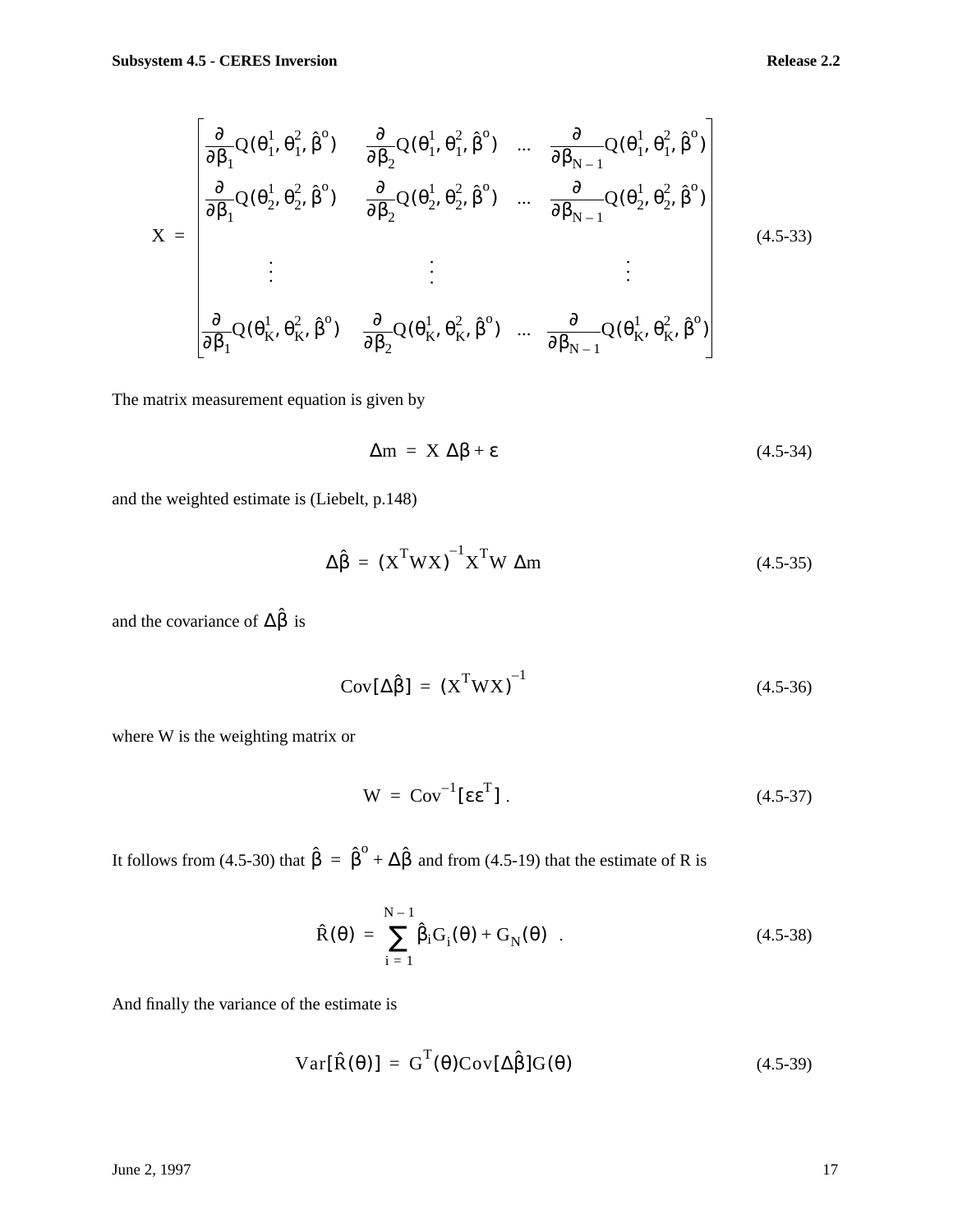#### **4.5.2.6 Modeling Studies of Cloud Scene Types**

#### *4.5.2.6.1 Introduction.*

The angular distribution models (ADMs), which convert the observed radiances into fluxes, change with the optical properties of the atmosphere and the surface. In order to construct the ADMs from limited amount of radiance observations, it is necessary to divide the atmosphere and the surface into a limited number of scene types. Assuming that the anisotropy functions for the same scene type are the same, the ADMs for each scene type can be computed by compositing all radiance measurements over the same scene type. When the anisotropy of different scenes with the same scene type vary, the ADMs will induce both instantaneous errors and biases.

The 12 ERBE scene types produce reasonably accurate monthly mean fluxes (Wielicki and Green 1989). The instantaneous flux retrieval is much less accurate, because the anisotropy functions for the same scene type vary significantly.

Clouds with similar cloud amount but different optical properties are considered as the same scene type for ERBE. The mixing of ADMs for clouds with different microphysical properties and 3-D structures induces biases and instantaneous errors. The comparison of fluxes derived from different scene identification and ADM algorithms shows strong viewing zenith dependence of the derived albedoes (Suttles et al. 1992), which can be explained with better ADMs (Green and Hinton 1996) and better scene identifications (Smith and Manalo-Smith 1995; Ye and Coakley 1996a,b).

For solar radiation, the ADMs are most sensitive to the cloud optical depth, cloud fractional cover, cloud phase (water/ice) and droplet size, and the BRDF of the surface underneath the clouds. The main contributors of the longwave limb darkening are temperature and humidity profile, cloud fraction, cloud optical depth and cloud heights, surface temperature and emittance.

With the knowledge of cloud optical properties and some information about cloud horizontal inhomogeneity, CERES is able to construct improved ADMs. To minimize both biases and instantaneous errors, theoretical modeling simulation studies are performed to understand the nature of the ADMs for different clouds. The error analysis of the CERES ADM simulation shows a significant improvement in accuracy over ERBE ADMs.

It is not feasible to build ADMs for every possible combination of cloud cover, phase, optical depth, particle size and surface type. So the theoretical study is performed to reduce the number of scene types while preserving the accuracy. A goal is set of random anisotropy error less than 10 Wm<sup>-2</sup> and bias error less than 1 Wm-2. This then defines the minimum set for new empirical ADMs.

#### *4.5.2.6.1.1 Model Introduction*

A discrete ordinate model (Stamnes et al. 1988*)* with phase function correction (Nakajima and Tanaka 1988) is adopted for solving the radiative transfer equation. Gas absorptions are considered using the correlated-K distribution (Fu and Liou 1992) approximations. Cloud optical depth and single scattering albedo are parameterized for water (Hu and Stamnes 1993) and ice (Fu and Liou 1993). The water cloud scattering phase functions are generated from Mie theory. The phase functions of ice clouds are generated from ray-tracing (Takano and Liou 1989). Different surface bi-directional phase functions for land (LeCroy et al. 1997) and ocean are fitted into different double Henyey-Greenstein phase functions and then the surface is included as a additional layer so that the interaction between the surface and the atmosphere can be considered appropriately for the ADM studies.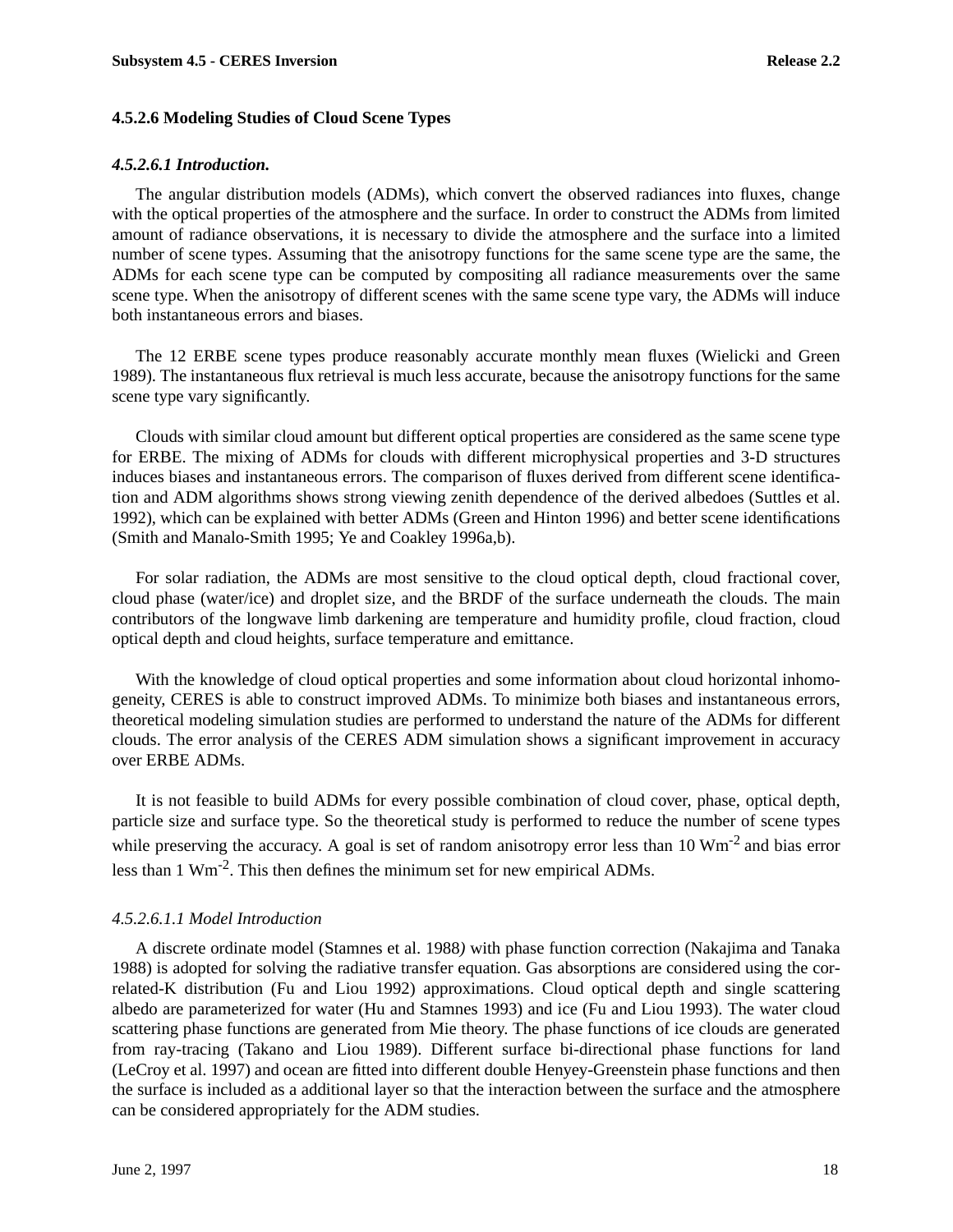To account for cloud inhomogeneity, a stochastic model with radiance calculations has been developed. This model will be used in the future for understanding the ADMs of randomly distributed non-plane-parallel cloud.

The modeling study is performed to qualitatively understand the characteristics of the anisotropy. Assumptions such as the plane-parallel approximation are made with the theoretical simulation studies. As opposed to the modeling simulations, CERES ADMs will be constructed using observations and will include non-plane-parallel effects. The modeling simulation here uses the sort-by-angular-bins (SAB) method. With the RPM (Green and Hinton 1996) technique, the biases shown will be reduced.

# *4.5.2.6.2 Simulated Cloud ADMs Database*

Based on the computer models, different cloud ADMs, cloud radiance and reflectance fields are simulated and a database is generated. The simulated ADMs include:

- a. 50 optical depths ranging from optical depth 0.3 to 300 (logarithmic scale).
- b. 50 solar zenith angles and 50 relative azimuth angles (equal distance in degree).
- c. 50 solar zenith angles (equal distance in degree).
- d. 8 droplet sizes (5 for water and 3 for ice).
- e. ocean, desert, forest surfaces.

The database includes both directional (solar zenith angle dependence of albedo) and bi-directional (view zenith, relative azimuth dependence of reflectance) ADMs. The high resolution calculations are used for testing the effect of coarse angular and optical depth bins needed for practical empirical ADMs.

#### *4.5.2.6.3 Optical Depth and ADM Error Analysis.*

The anisotropy function is very sensitive to cloud optical depth: the thinner the clouds, the stronger the limb brightening. The ADM cloud optical depth dependence induces both instantaneous errors and biases.

Clouds with 50 different optical depths between 0.3 and 300 (logarithmic intervals) have an average optical depth of about 10, which is about the global average cloud optical depth. It gives an average cloud shortwave reflectance about 0.46, which is close to the average albedo from ERBE directional models and thus a reasonable starting point for cloud ADM sensitivity studies.

Similar to the ERBE ADMs, we first divide the solar zenith angle, view zenith angle and azimuth angle into 1000 bins and compute the anisotropy function R for all of the angular bins:

- a. 10 solar zenith angle (in degree): 0-9, 9-18, 18-27, 27-36, 36-45, 45-54, 54-63, 63-72, 72-81, 81-90.
- b. 10 viewing zenith angle (in degree): 0-9, 9-18, 18-27, 27-36, 36-45, 45-54, 54-63, 63-72, 72-81,81- 90.
- c. 10 azimuth angle (in degree): 0-10, 10-30, 30-50, 50-70, 70-90, 90-110, 110-130, 130-150, 150-170, 170-180.

The mean anisotropy factor of an angular bin is:

$$
\overline{R} = \frac{\sum_{\tau} \sum_{\mu_0} \sum_{\mu} \sum_{\theta} \mu_0 \alpha(\mu_0, \tau) R(\mu, \phi, \mu_0, \tau)}{\sum_{\tau} \sum_{\mu_0} \sum_{\mu} \sum_{\theta} \mu_0 \alpha(\mu_0, \tau)}
$$
(4.5-40)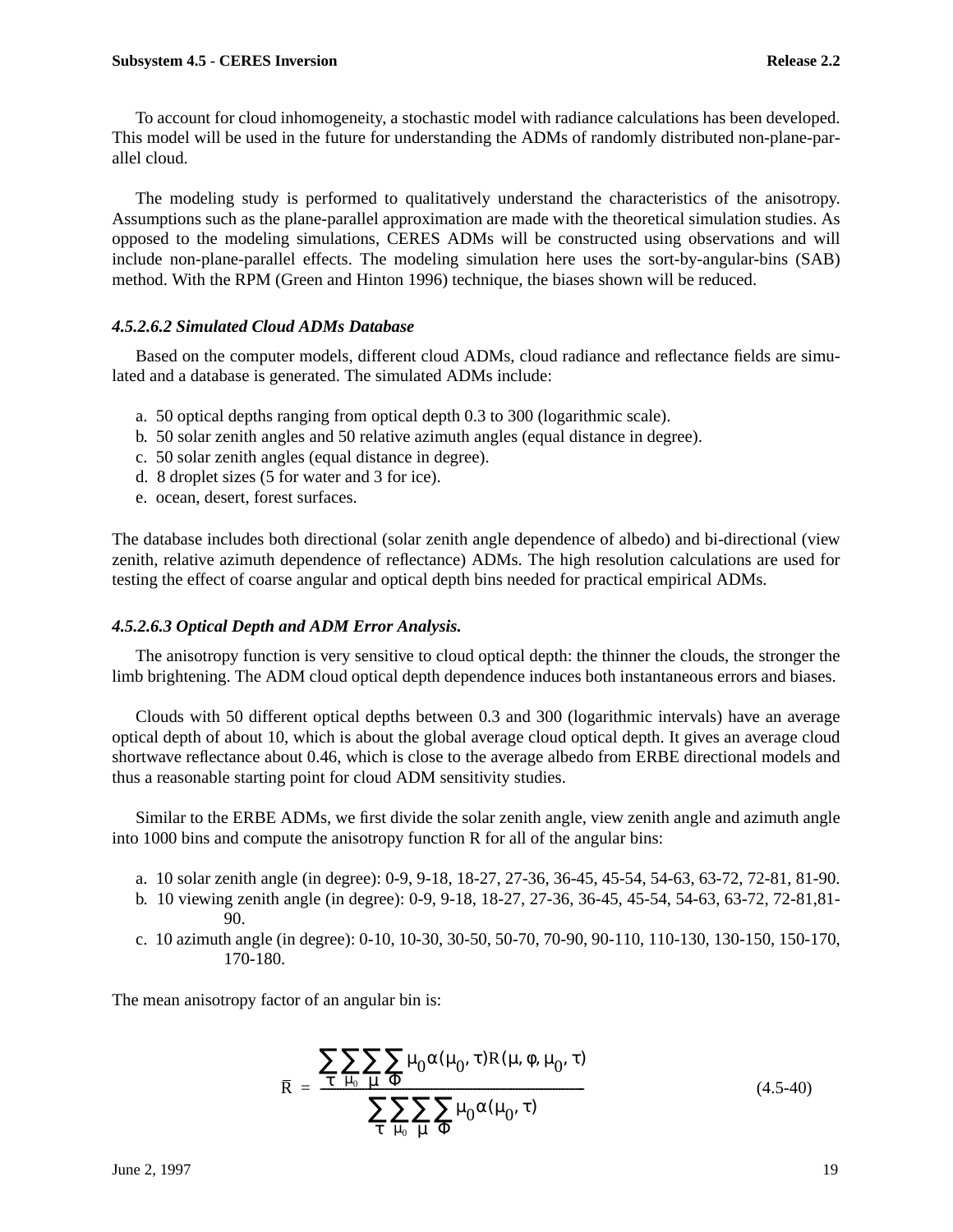where R is the model calculated individual anisotropy factor for a specific cloud optical depth, solar zenith angle, relative azimuth angle and view zenith angle.  $\alpha$  is the model computed albedo for a specific cloud optical depth and solar zenith angle:

$$
\alpha = \frac{\int \int \int I\mu(\mu)d\mu d\phi}{\mu S_0} = \frac{F}{\mu S_0}
$$
\n
$$
R(\mu, \Phi, \mu_0, \tau) = \frac{\pi \cdot I}{F}
$$
\n(4.5-41)

Here we assume that we know the albedoes (directional models) already, which is not the case for ERBE and CERES, where the albedoes are computed from the compositing of the measured radiances and the albedo estimation also induces errors. We use the exact albedoes here to isolate the anisotropy function related problems. Only water clouds with effective radius 10 µm are considered in the current results.

The procedure of the error analysis is as following:

- 1. Considering all 50 different optical depths as one single bin (this is similar to what ERBE has), compute the mean anisotropy function of every coarse angular bin  $(10x10x10 \text{ bins})$  using all of the higher angle resolutions (50x50x50).
- 2. Calculate reflected fluxes with the radiances and the simulated anisotropy functions  $(10x10x10$ angular bin averages) at each simulated data point (50x50x50x50):

$$
F = \frac{\pi \cdot I}{\overline{R}}
$$

- 3. Replace the simulated anisotropy functions by the true anisotropy function and get the true flux.
- 4. Compare the two fluxes above and perform an analysis for bias and standard deviation of the resulting error.
- 5. Using the bin-averaged anisotropy function as the anisotropy function at the center of the bin, perform a linear interpolation of the anisotropy function over the solar zenith angle, viewing zenith angle and azimuth angle for all the data points. Then repeat step 2, 3 and 4.
- 6. Using 6 optical depth bins: 0.3-2.5, 2.5-6, 6-10, 10-18,18-40, 40-300 instead of 1 optical depth bin, repeat steps 1 to 5 (for step 5, the linear interpolation should include the interpolation over the logarithmic of optical depth as well as the angles, except for optical depth bin 40-300 where the optical depth interpolation is not necessary.)

The standard deviation  $\sigma$  and the bias  $\varepsilon$  are calculated from:

$$
\sigma = \left(\frac{\sum_{\tau}^{N_1} \sum_{\mu_0}^{N_2} \sum_{\mu_1}^{N_3} \left(\pi I \left(\bar{R}^{-1} - R^{-1}\right)\right)^2}{\pi \mu_0 \phi \mu} \right)^{0.5}
$$
\n(4.5-42)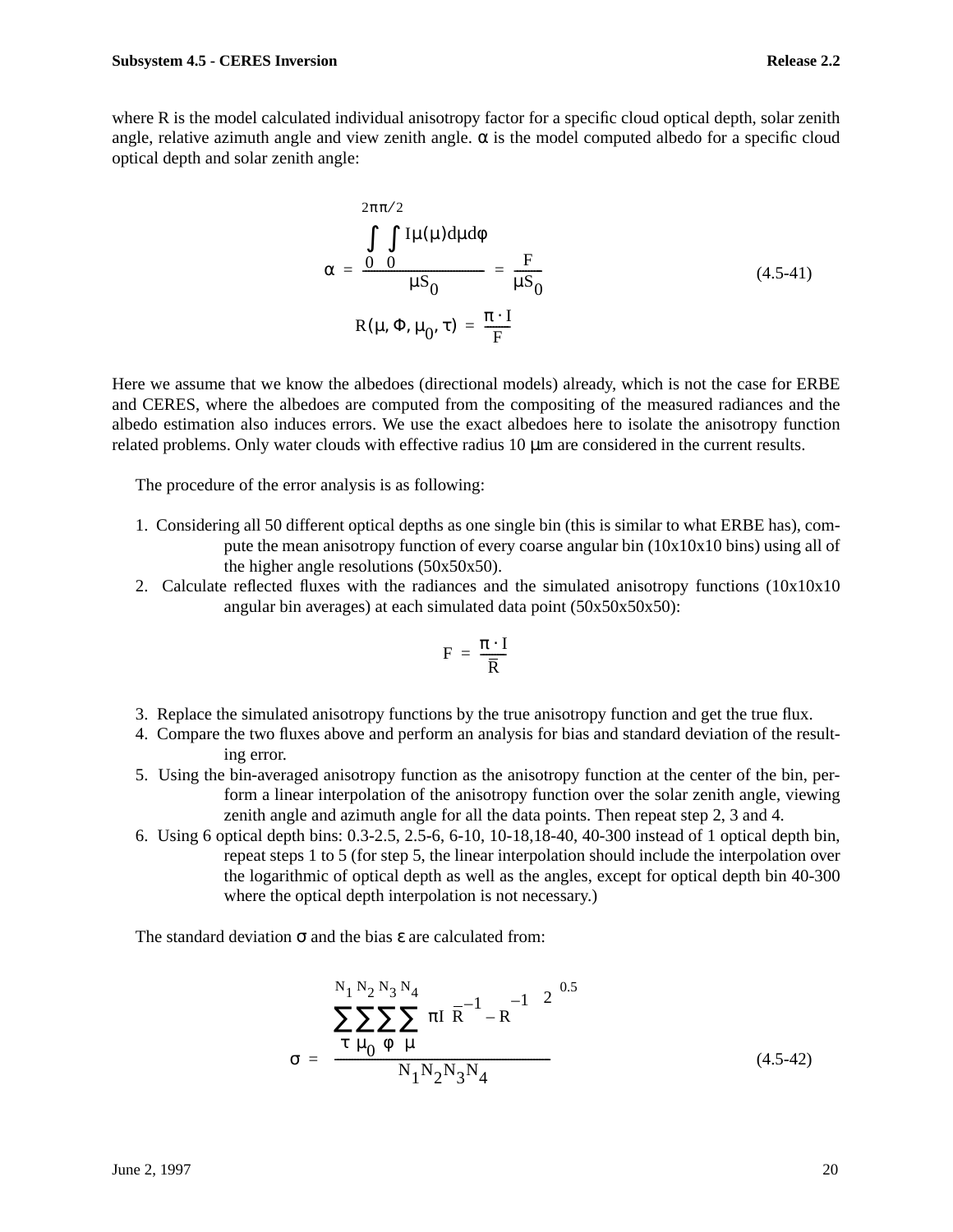$$
\varepsilon = \frac{\sum_{\tau}^{N_1} \sum_{\mu_0}^{N_2} \sum_{\mu_1}^{N_3} \pi I \left(\overline{R}^{-1} - R^{-1}\right)}{N_1 N_2 N_3 N_4}
$$
(4.5-43)



Figure 4.5-1. Standard deviations of shortwave flux induced by different ADMs.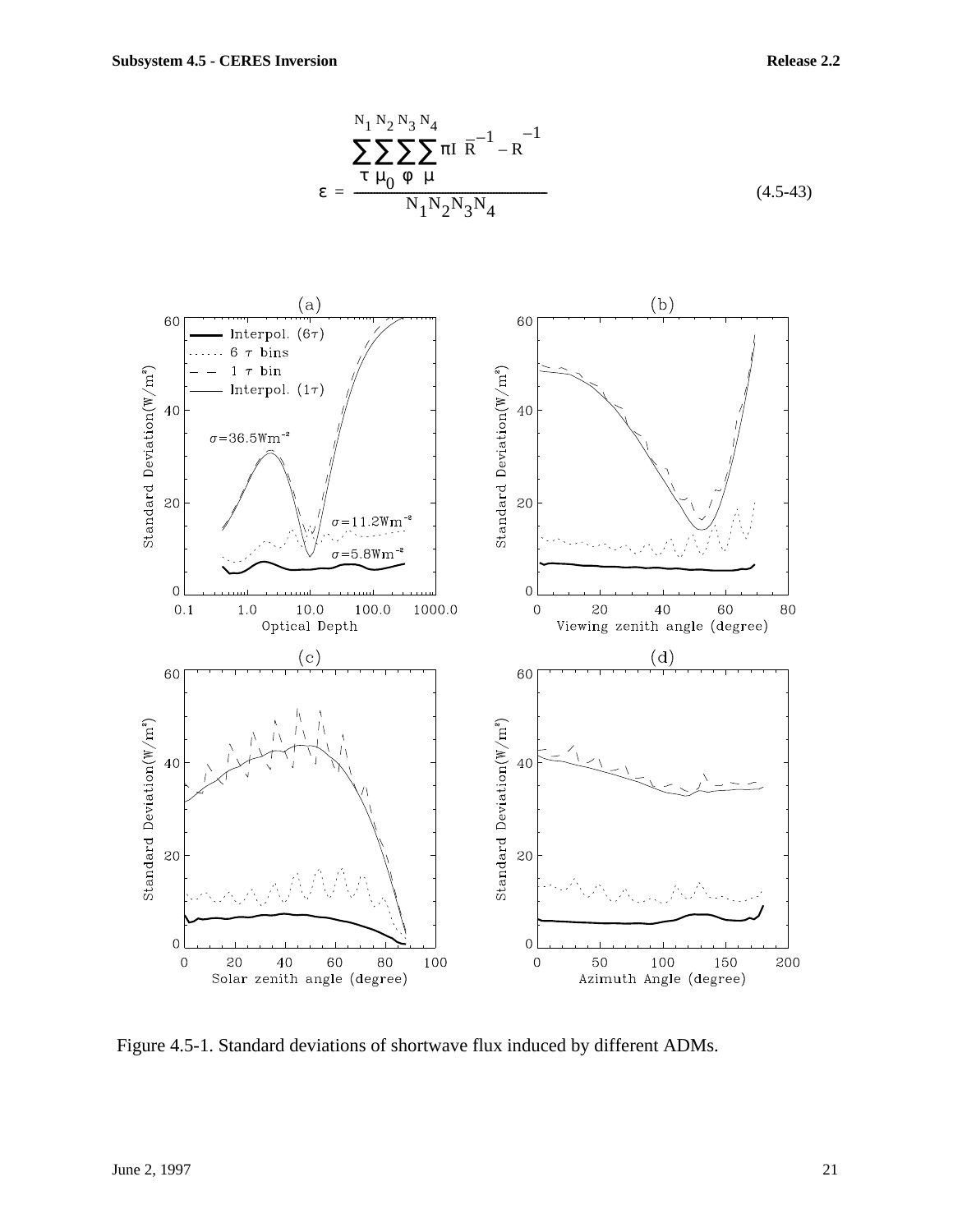Figure 4.5-1 shows the standard deviation of shortwave fluxes with different ADMs, which is a measure of the instantaneous error. Four different lines represent the standard deviations induced by four types of ADMs considered here:

- 1. dashed lines: 10x10x10 angular bins, 1 optical depth bin, no interpolation.
- 2. thin solid lines: 10x10x10 angular bins, 1 optical depth bin, with linear interpolation over the angles.
- 3. dotted lines: 10x10x10 angular bins, 6 optical depth bins, no interpolation.
- 4. thick solid lines: 10x10x10 angular bins, 6 optical depth bins, with linear interpolations over the optical depths as well as the angles.



Figure 4.5-2. Possible shortwave flux biases induced by different ADMs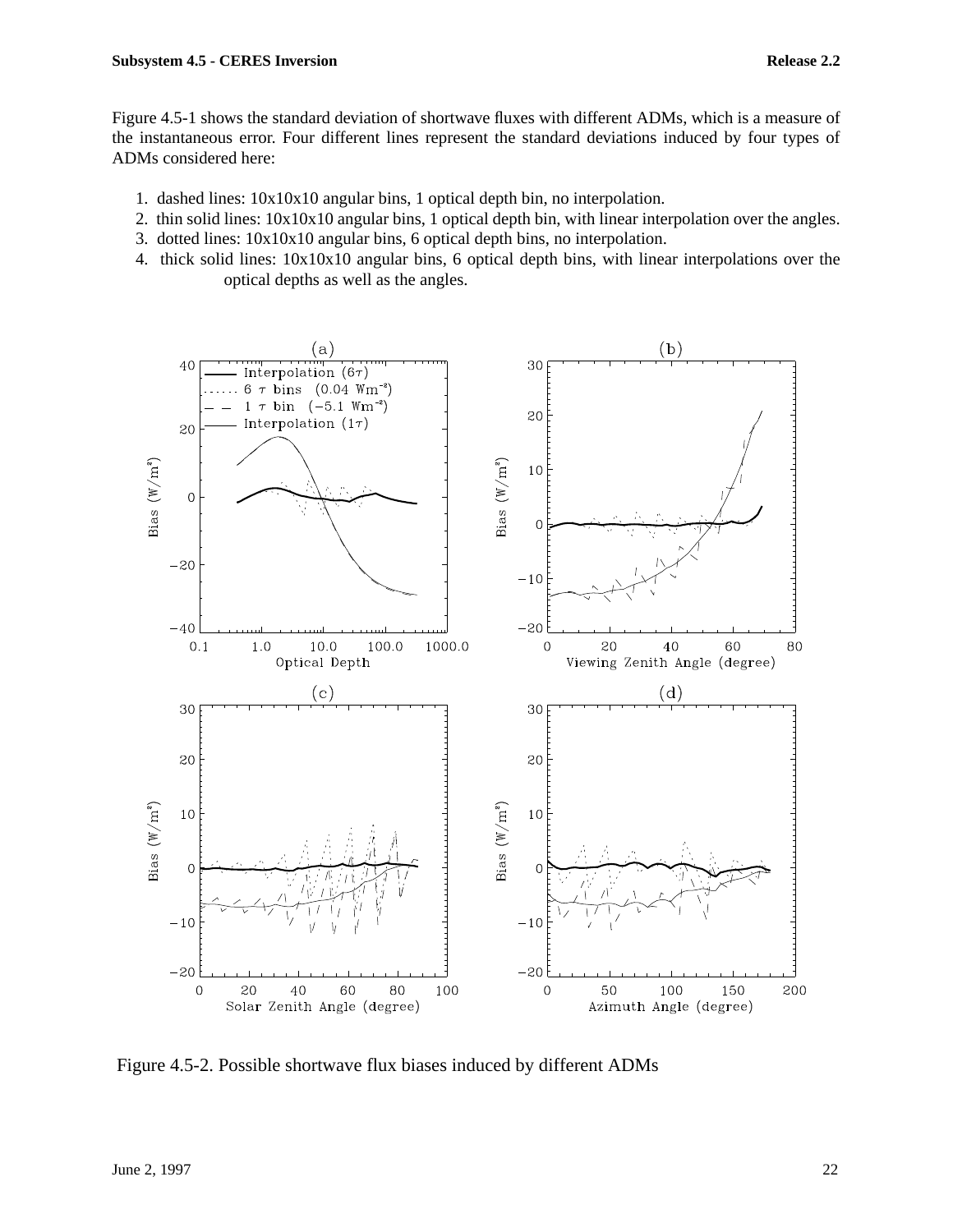The standard deviation of the fluxes analyzed with one optical depth bin (similar to the ERBE ADMs) is 36 Wm<sup>-2</sup>. The standard deviation is small when the optical depth is close to 10, the logarithmic average of cloud statistics. The minimum standard deviation also appears at around viewing angle 53<sup>o</sup>. This is because, on angular average, the anisotropy function at around  $53^\circ$  are close to 1 for both thin and thick clouds. The reason for the small deviation for large solar zenith angle is that the total flux is small. The forward scattering (azimuth angle 0-90 degree) varies more with optical depth and has a larger standard deviation than the back scattering.

For one optical depth bin, the angular interpolation improves the instantaneous error, but not significantly (comparing thin solid lines with dashed lines). When the single optical depth bin is replaced by 6 optical depth bins, the standard deviation drops from 36  $Wm^{-2}$  to 11  $Wm^{-2}$  (dashed lines). With a linear interpolation over the optical depth bins and the angular bins, the instantaneous reduces to 5.8  $Wm^{-2}$ , well below the 10  $Wm^{-2}$  goal. With 6 optical depth bins, the biases (retrieved - truth) reduce as well (Figure 4.5-2). Single optical depth bin imposes significant biases over optical depths, viewing zenith angles, solar zenith angles (latitudes) and azimuth angles. It causes an albedo increase with viewing zenith angle of about 30 Wm-2. A similar albedo increase has been found with ERBE data (Suttles et al. 1992). The solar zenith angle dependence of the albedo also effects the latitudinal albedo dependence. The bias error goes to zero after the single optical depth bin is replaced by 6 bins, especially after the linear interpolation over the angular bins as well as the optical depth bins (the thick solid lines).

There are several important caveats, however, to comparing the current simulation results with a single optical depth bin to errors expected for past ERBE data. In particular:

- The current results apply the ERBE "overcast" ADM to all cloud optical depth results (0.3 to 300), while for actual ERBE data, the ERBE scene identification algorithm would only allow scenes with albedos larger than roughly 0.3 to 0.4 (depending on cloud height) to be classified as overcast. Lower albedo scenes would be changed to "mostly-cloudy" or "partly-cloudy" scene classes.
- The current results represent errors from a uniform sampling of cloud optical depth, solar zenith, viewing zenith, and viewing azimuth. ERBE angular sampling and cloud optical depth sampling would depend greatly on latitude, longitude, and season.
- The current results include only water droplet clouds. Later simulations will add ice clouds.
- The current results include only a constant albedo lambertian surface beneath the cloud.

The analysis will be extended to more realistic cases as part of ongoing CERES validation studies.

# *4.5.2.6.4 The Different Cloud Inhomogeneity Sensitivities: Albedo and Anisotropy*

# 4.5.2.6.4.1 The Unique Anisotropy for Different τ Variance: Results from IPA Studies

In most cases, clouds within CERES footprint are not homogeneous. The cloud reflectance varies with the shape of the optical depth distributions as well as the mean optical depths.

If the shape of the optical depth distribution is not considered, the radiance as well as the reflectance computed from the mean optical depth can have a 20% error (Cahalan et al. 1994). This raises a question for CERES: are ADMs sensitive to the shape of the optical depth distribution as well?

Landsat data analysis shows that, for marine boundary layer clouds, the optical depths follow different Γ-distributions (Barker et al. 1996). It means that within a certain grid-box such as the CERES footprint,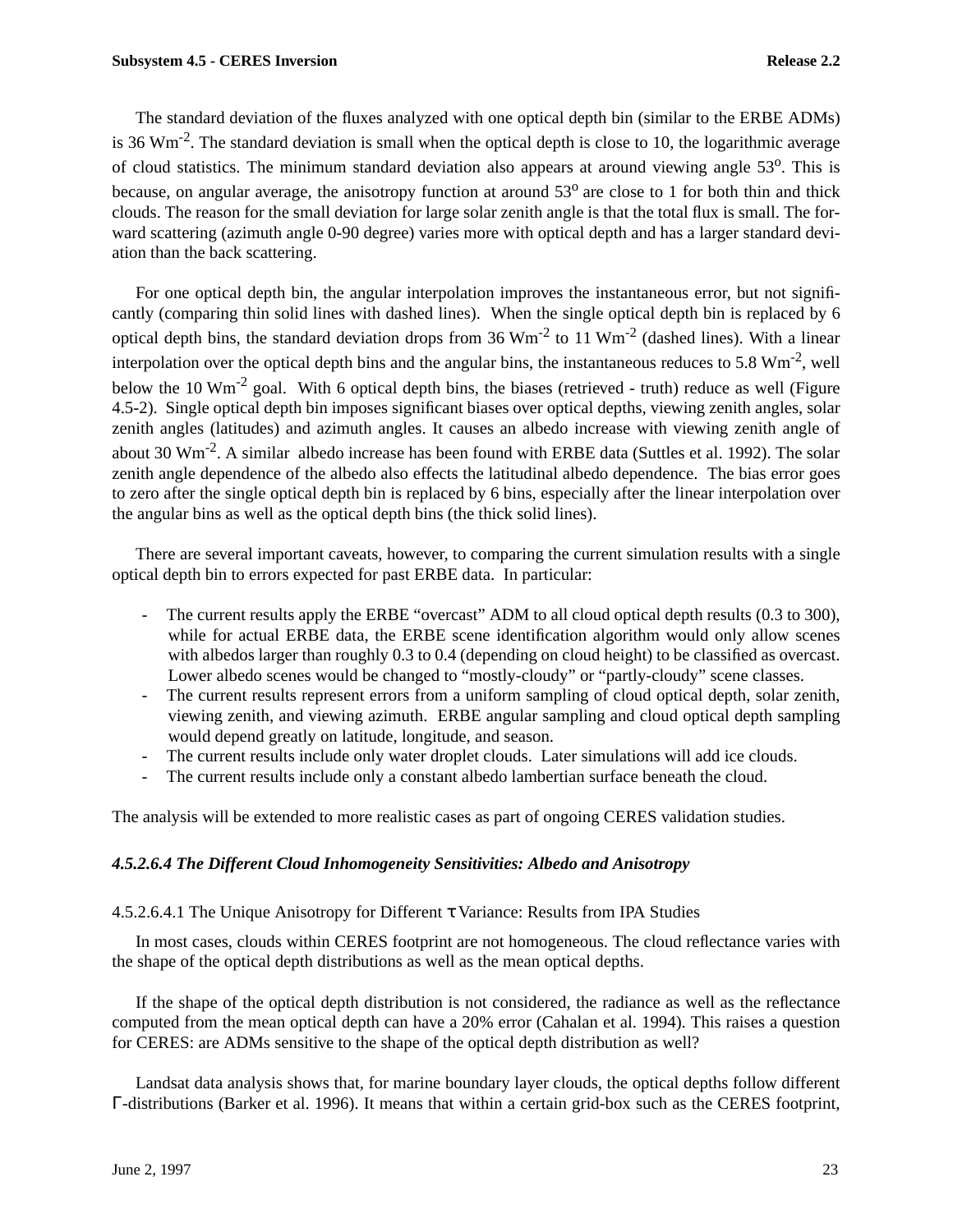the cloud optical depth can be described with the mean (the first moment) and the variance (the second moment) of the optical depth distribution. Using the independent pixel approximation, the albedo and the anisotropy function (ADMs) for the inhomogeneous clouds with optical depth distribution  $\Gamma(\tau)$  are computed from:

$$
\bar{\alpha} = \int_{0}^{\infty} \alpha(\tau) \Gamma(\tau) d\tau
$$
\n  
\n0\n  
\n
$$
\bar{R} = \frac{\int_{0}^{\infty} R(\tau) \alpha(\tau) \Gamma(\tau) d\tau}{\int_{0}^{\infty} \alpha(\tau) \Gamma(\tau) d\tau}
$$
\n(4.5-44)

Here  $\alpha(\tau)$  and  $R(\tau)$  are the albedo and anisotropy function for cloud with optical depth  $\tau$ .

The albedoes and ADMs for clouds with different mean optical depths and optical depth variances have been examined using the independent pixel approximation. Figure 4.5-3 is a typical example of the sensitivity studies.

For two cloud optical depth distributions (Figure 4.5-3(a).) with the same mean optical depth  $\tau$  (10) and different variances  $\sigma^2$  (v= $\tau^2/\sigma^2$ , v=0.5, 10), Figure 4.5-3(b) shows that the albedoes of cloud with broader optical depth distribution ( $v=0.5$ ) is much lower than the ones with more uniform optical depth distribution  $(v=10)$ . The radiances as well as the bi-directional reflectance for the two distributions are also very different (Figure 4.5-3(e) and (f)). Comparing with the true fluxes, the fluxes estimated from the ADMs have a standard deviation of 2.3  $\text{Wm}^{-2}$  and bias 0.01  $\text{Wm}^{-2}$ .

Figure 4.5-3(c) and (d) are the anisotropy functions for the clouds with the above two distributions. The solar zenith angles for both cases are 36 degree.

While the albedoes and radiances are very different for different width of the distributions, the anisotropy functions (Figure 4.5-3(c) and (d)), on the other hand, are relatively unchanged. This is also true for other solar zenith angles and different mean optical depths.

# **4.5.3 IMPLEMENTATION ISSUES**

#### **4.5.3.1 Spectral Correction**

A general discussion of converting from filtered radiances to unfiltered radiances is given in section 2.2.1. The ERBE-like spectral correction and the CERES spectral correction will use the shortwave and total channels to derive the unfiltered shortwave and longwave radiances. The unfiltered window radiance will be a function of only the window channel.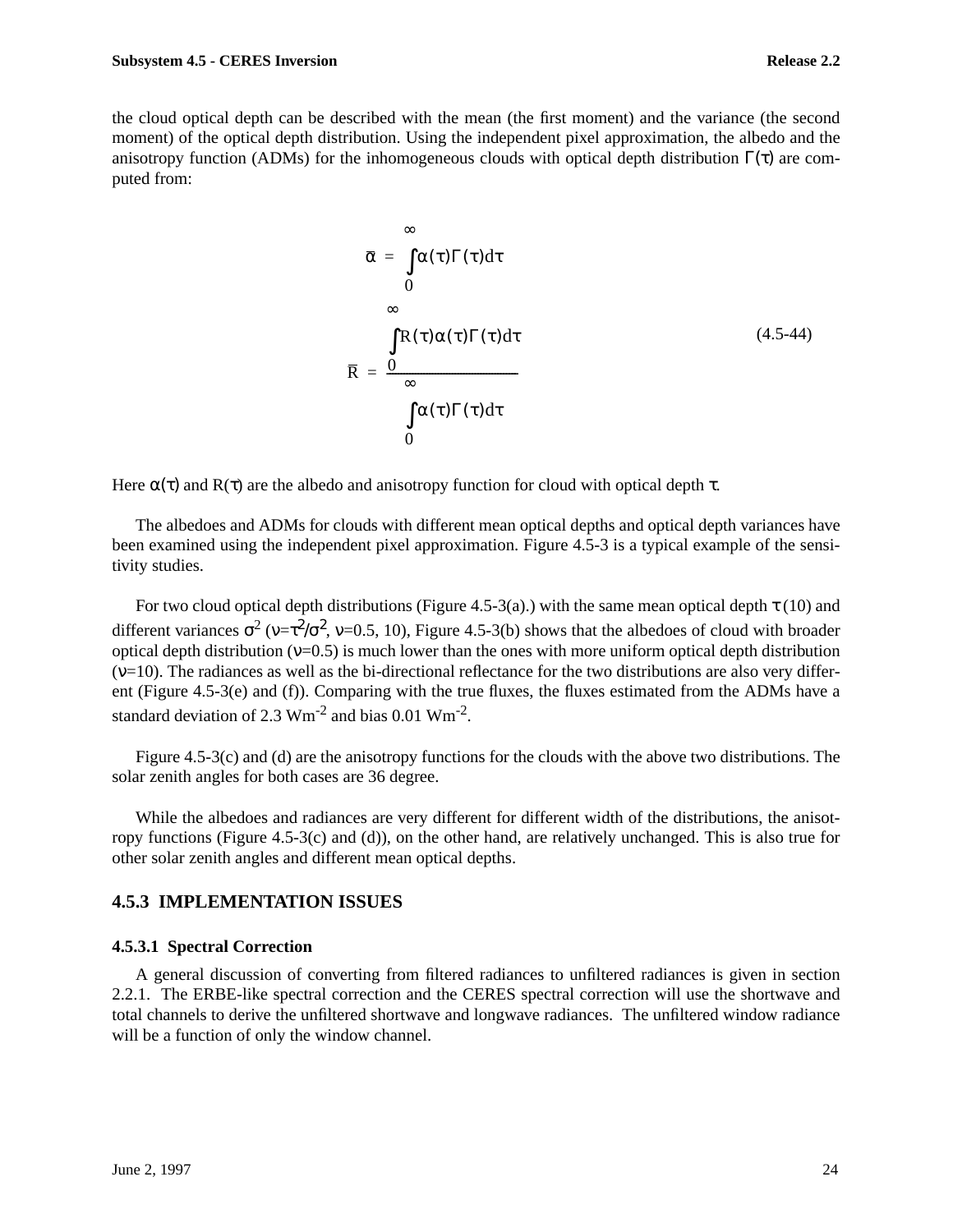

Figure 4.5-3. Albedoes and ADMs sensitivities of cloud inhomogeneity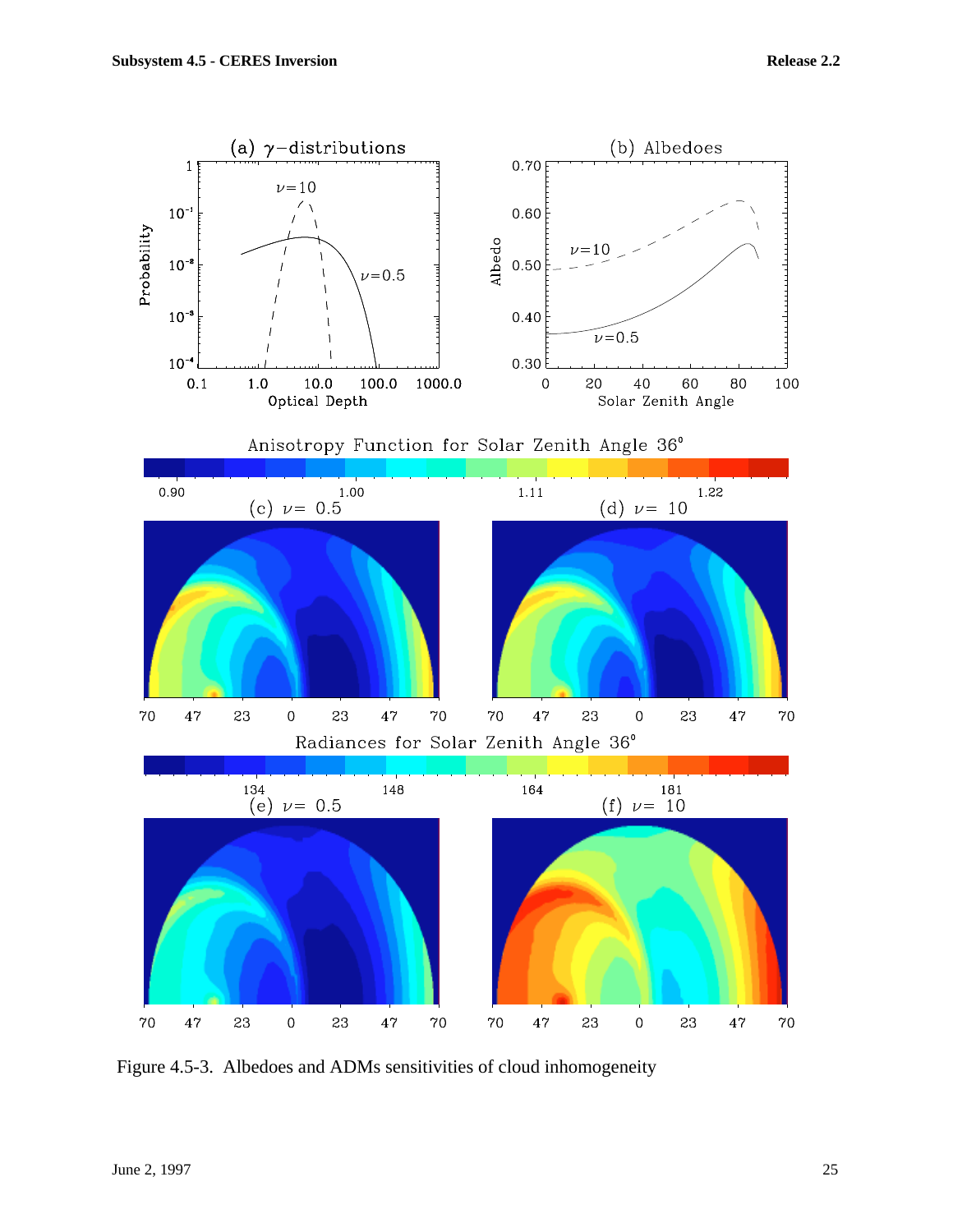### **4.5.4 REFERENCES**

- Barker, H. W., B. A. Wielicki, and L. Parker, 1996: A paremeterization for computing grid-averaged solar fluxes for inhomogeneous marine boundary layer clouds. *J. Atmos. Sci.,* **53,** 2304-2319.
- Barkstrom, B. R., 1984: The Earth radiation budget experiment (ERBE). *Bull. Am. Meteorol. Soc.,* **65**, 1170-1185.
- Cahalan, R. F., W. Ridgway, W. J. Wiscombe, S. Gollmer, and Harshvardhan, 1994: Independent Pixel and Monte Carlo Estimates of Stratocumulus Albedo. *J. Atmos. Sci.,* **51***,* 3776-3796.
- Davies, R., 1984: Reflected solar radiances from broken cloud scenes and the interpretation of scanner measurements. *J. Geophys. Res.,* **89**, 1259-1266.
- Duvel, J.-P, and R. S. Kandel, 1985: Regional-scale diurnal variations of outgoing infrared radiation observed byMeteosat, *J. Climate & Appl. Meteorol.*, **24**, 335-349.
- Fu, Q., and K.-N. Liou, 1992: On the correlated k-distribution method for radiative transfer in nonhomogenous atmospheres. *J. Atmos. Sci.,* **49,** 2139-2156.
- Fu, Q., and K.-N. Liou, 1993: Parameterization of the radiative properties of cirrus clouds. *J. Atmos. Sci.,* **50,** 2008-2025.
- Green, R. N. and P. O'R. Hinton, 1996: Estimation of angular distribution models from radiance pairs, *J. Geophys. Res.,* **101**, 16 951-16 959.
- Hu, Y., and K. Stamnes, 1993: An accurate parameterization of cloud radiative properties suitable for climate modeling. *J. Climate,* **6,** 728-742.
- LeCroy, S. R., R. J. Wheeler, C. H. Whitlock, and G. C. Purgold, 1997: Bidirectional Reflectances of Southern Forest and Agronomic Acreage. *9th Conference on Atmospheric Radiation,* 323-327.
- Liebelt, P. B., 1967: *An Introduction to Optimal Estimation*, Addison-Wesley, 273 pp.
- Nakajima, T., and M. Tanaka, 1988: Algorithms for radiative iIntensity calculations in moderately thick atmospheres using a truncation approximation. *J. Quart. Spectrosc. Radiat. Transfer,* **40,** 51-69.
- Smith, G. L., and N. Manalo-Smith, 1995: Scene identification error probabilities for evaluating Earth radiation measurements, *J. Geophys. Res.,* **100**, 16377-16385.
- Stamnes, K., S.-C. Tsay, W. Wiscombe, and K. Jayaweera, 1988: Numerically stable algorithm for discrete-ordinate-method radiative transfer in multiple scattering and emitting layered media. *Appl. Opt.,* **27,** 2502-2509.
- Suttles, J. T., R. N. Green, P. Minnis, G. L. Smith, W. F. Staylor, B. A. Wielicki, I. J. Walker, D. F. Young, V. R. Taylor, and L. L. Stowe, 1988: Angular radiation models for Earth-atmosphere system. Part I: Shortwave radiation, NASA Reference Publication 1184, Vol. I.
- \_\_\_\_,\_\_\_\_, G. L. Smith, B. A. Wielicki, I. J. Walker, V. R. Taylor, and L. L. Stowe, 1989: Angular radiation models for the Earth-atmosphere system. Part II: Longwave radiation, NASA Reference Publication 1184, Vol. II.
- \_\_\_\_, B. A. Wielicki, and S. Vemury, 1992: Top-of-atmosphere radiative fluxes: Validation of ERBE scanner inversion algorithm using *Nimbus-7* ERB data, *J. Appl. Meteor.,* **31**, 784-796.
- Taylor, V. R., and S. L. Stowe, 1984: Reflectance characteristics of uniform Earth and cloud surfaces derived from NIMBUS 7 ERB, J*. Geophys. Res.,* **89**, 4987-4996.
- Takano, Y. and K.-N. Liou, 1989: Solar radiative transfer in cirrus clouds. Part I: Single scattering and optical properties of hexagonal ice crystals. *J. Atmos. Sci*., **49**, 1487-1493.
- Wielicki, B. A., and R. N. Green, 1989: Cloud identification for ERBE radiation flux retrieval, *J. Appl. Meteor.,* **28**, 1133-1146.
- Ye, Q., 1993: The spatial-scale dependence of the observed anisotropy of reflected and emitted radiation, PhD thesis submitted to Oregon State University.
- Ye, Q, and J. A. Coakley, Jr. ,1996a: Biases in Earth radiation budget observations, Part I: Effects of scanner spatial resolution on the observed anisotropy. *J. Geophy. Res.,* **101**, 21,243 - 21,252.
- Ye, Q, and J. A. Coakley, Jr., 1996b: Biases in Earth radiation budget observations, Part II: Consistent scene iIdentification and anisotropy factors. *J. Geophy. Res.,* **101,** 21,253 - 21,264.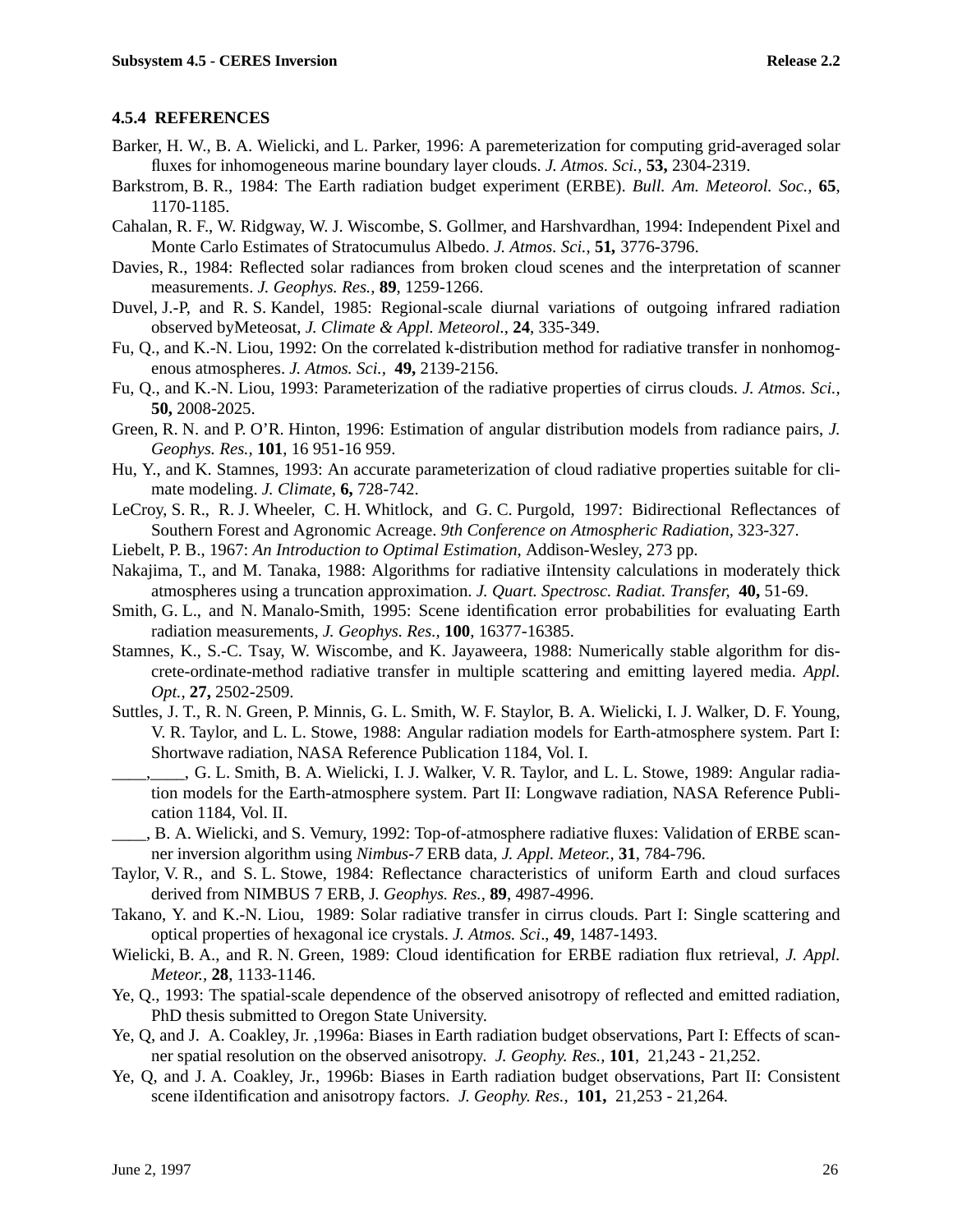# **Appendix A**

# **Nomenclature**

### *Acronyms*

| <b>ADEOS</b> | <b>Advanced Earth Observing System</b>                                                         |
|--------------|------------------------------------------------------------------------------------------------|
| <b>ADM</b>   | <b>Angular Distribution Model</b>                                                              |
| <b>AIRS</b>  | Atmospheric Infrared Sounder (EOS-AM)                                                          |
| <b>AMSU</b>  | Advanced Microwave Sounding Unit (EOS-PM)                                                      |
| <b>APD</b>   | <b>Aerosol Profile Data</b>                                                                    |
| <b>APID</b>  | <b>Application Identifier</b>                                                                  |
| <b>ARESE</b> | <b>ARM Enhanced Shortwave Experiment</b>                                                       |
| <b>ARM</b>   | <b>Atmospheric Radiation Measurement</b>                                                       |
| <b>ASOS</b>  | <b>Automated Surface Observing Sites</b>                                                       |
| <b>ASTER</b> | Advanced Spaceborne Thermal Emission and Reflection Radiometer                                 |
| <b>ASTEX</b> | <b>Atlantic Stratocumulus Transition Experiment</b>                                            |
| <b>ASTR</b>  | <b>Atmospheric Structures</b>                                                                  |
| <b>ATBD</b>  | <b>Algorithm Theoretical Basis Document</b>                                                    |
| <b>AVG</b>   | Monthly Regional, Average Radiative Fluxes and Clouds (CERES Archival Data<br>Product)         |
| <b>AVHRR</b> | <b>Advanced Very High Resolution Radiometer</b>                                                |
| <b>BDS</b>   | Bidirectional Scan (CERES Archival Data Product)                                               |
| <b>BRIE</b>  | <b>Best Regional Integral Estimate</b>                                                         |
| <b>BSRN</b>  | <b>Baseline Surface Radiation Network</b>                                                      |
| <b>BTD</b>   | Brightness Temperature Difference(s)                                                           |
| <b>CCD</b>   | <b>Charge Coupled Device</b>                                                                   |
| <b>CCSDS</b> | <b>Consultative Committee for Space Data Systems</b>                                           |
| <b>CEPEX</b> | <b>Central Equatorial Pacific Experiment</b>                                                   |
| <b>CERES</b> | Clouds and the Earth's Radiant Energy System                                                   |
| <b>CID</b>   | Cloud Imager Data                                                                              |
| <b>CLAVR</b> | <b>Clouds from AVHRR</b>                                                                       |
| <b>CLS</b>   | <b>Constrained Least Squares</b>                                                               |
| <b>COPRS</b> | Cloud Optical Property Retrieval System                                                        |
| <b>CPR</b>   | <b>Cloud Profiling Radar</b>                                                                   |
| <b>CRH</b>   | Clear Reflectance, Temperature History (CERES Archival Data Product)                           |
| <b>CRS</b>   | Single Satellite CERES Footprint, Radiative Fluxes and Clouds (CERES Archival Data<br>Product) |
| <b>DAAC</b>  | Distributed Active Archive Center                                                              |
| <b>DAC</b>   | Digital-Analog Converter                                                                       |
| <b>DAO</b>   | Data Assimilation Office                                                                       |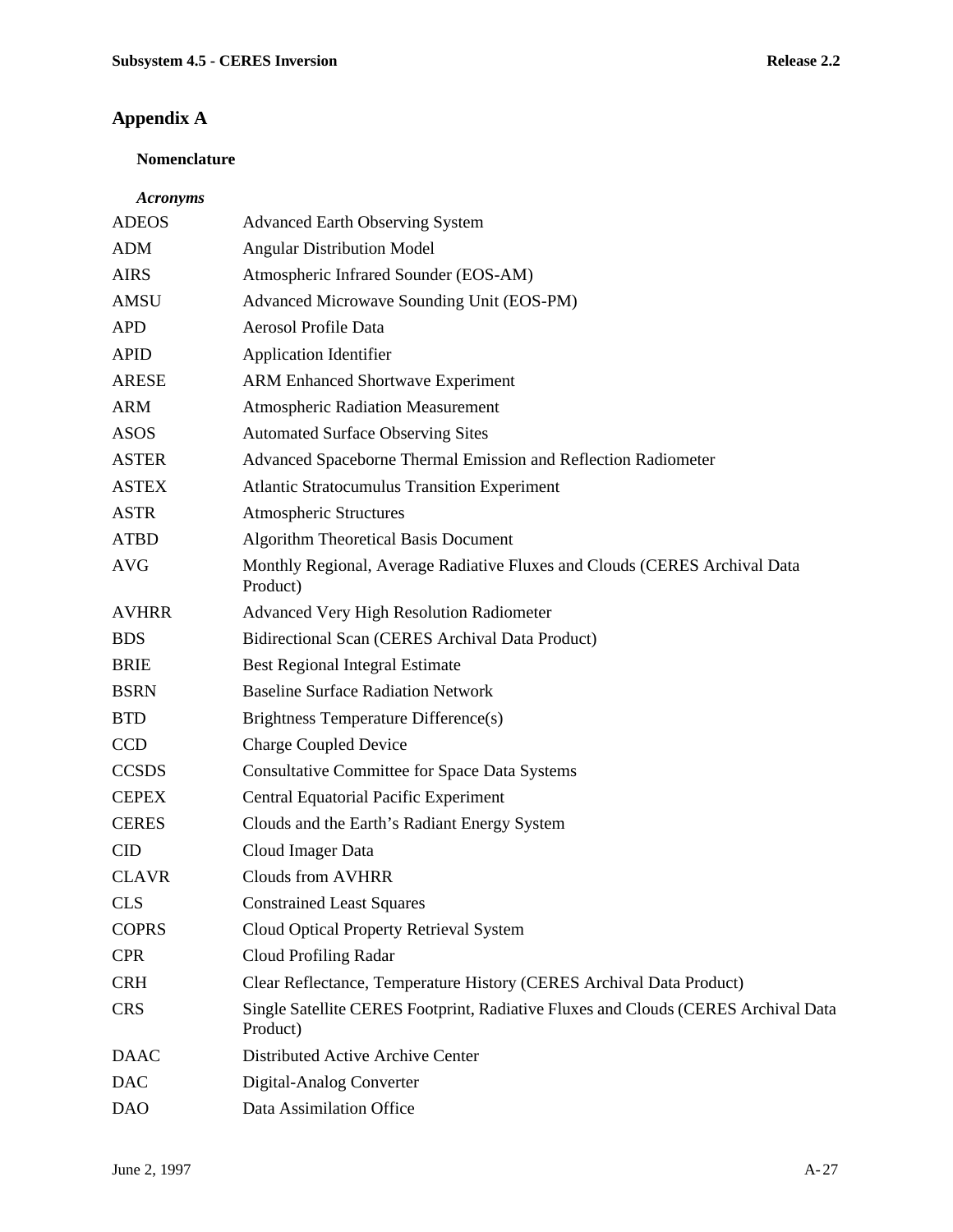| DB               | Database                                                                        |
|------------------|---------------------------------------------------------------------------------|
| <b>DFD</b>       | Data Flow Diagram                                                               |
| <b>DLF</b>       | Downward Longwave Flux                                                          |
| <b>DMSP</b>      | Defense Meteorological Satellite Program                                        |
| <b>EADM</b>      | ERBE-Like Albedo Directional Model (CERES Input Data Product)                   |
| <b>ECA</b>       | Earth Central Angle                                                             |
| <b>ECLIPS</b>    | <b>Experimental Cloud Lidar Pilot Study</b>                                     |
| <b>ECMWF</b>     | European Centre for Medium-Range Weather Forecasts                              |
| <b>EDDB</b>      | ERBE-Like Daily Data Base (CERES Archival Data Product)                         |
| EID <sub>9</sub> | ERBE-Like Internal Data Product 9 (CERES Internal Data Product)                 |
| <b>EOS</b>       | Earth Observing System                                                          |
| <b>EOSDIS</b>    | Earth Observing System Data Information System                                  |
| EOS-AM           | <b>EOS Morning Crossing Mission</b>                                             |
| <b>EOS-PM</b>    | <b>EOS Afternoon Crossing Mission</b>                                           |
| <b>ENSO</b>      | El Niño/Southern Oscillation                                                    |
| <b>ENVISAT</b>   | <b>Environmental Satellite</b>                                                  |
| <b>EPHANC</b>    | Ephemeris and Ancillary (CERES Input Data Product)                              |
| <b>ERB</b>       | <b>Earth Radiation Budget</b>                                                   |
| <b>ERBE</b>      | Earth Radiation Budget Experiment                                               |
| <b>ERBS</b>      | <b>Earth Radiation Budget Satellite</b>                                         |
| <b>ESA</b>       | European Space Agency                                                           |
| ES4              | ERBE-Like S4 Data Product (CERES Archival Data Product)                         |
| ES4G             | ERBE-Like S4G Data Product (CERES Archival Data Product)                        |
| ES8              | ERBE-Like S8 Data Product (CERES Archival Data Product)                         |
| ES <sub>9</sub>  | ERBE-Like S9 Data Product (CERES Archival Data Product)                         |
| <b>FLOP</b>      | <b>Floating Point Operation</b>                                                 |
| <b>FIRE</b>      | <b>First ISCCP Regional Experiment</b>                                          |
| FIRE II IFO      | First ISCCP Regional Experiment II Intensive Field Observations                 |
| <b>FOV</b>       | Field of View                                                                   |
| <b>FSW</b>       | Hourly Gridded Single Satellite Fluxes and Clouds (CERES Archival Data Product) |
| <b>FTM</b>       | <b>Functional Test Model</b>                                                    |
| GAC              | Global Area Coverage (AVHRR data mode)                                          |
| <b>GAP</b>       | Gridded Atmospheric Product (CERES Input Data Product)                          |
| <b>GCIP</b>      | <b>GEWEX Continental-Phase International Project</b>                            |
| <b>GCM</b>       | <b>General Circulation Model</b>                                                |
| <b>GEBA</b>      | Global Energy Balance Archive                                                   |
| <b>GEO</b>       | <b>ISSCP Radiances (CERES Input Data Product)</b>                               |
| <b>GEWEX</b>     | Global Energy and Water Cycle Experiment                                        |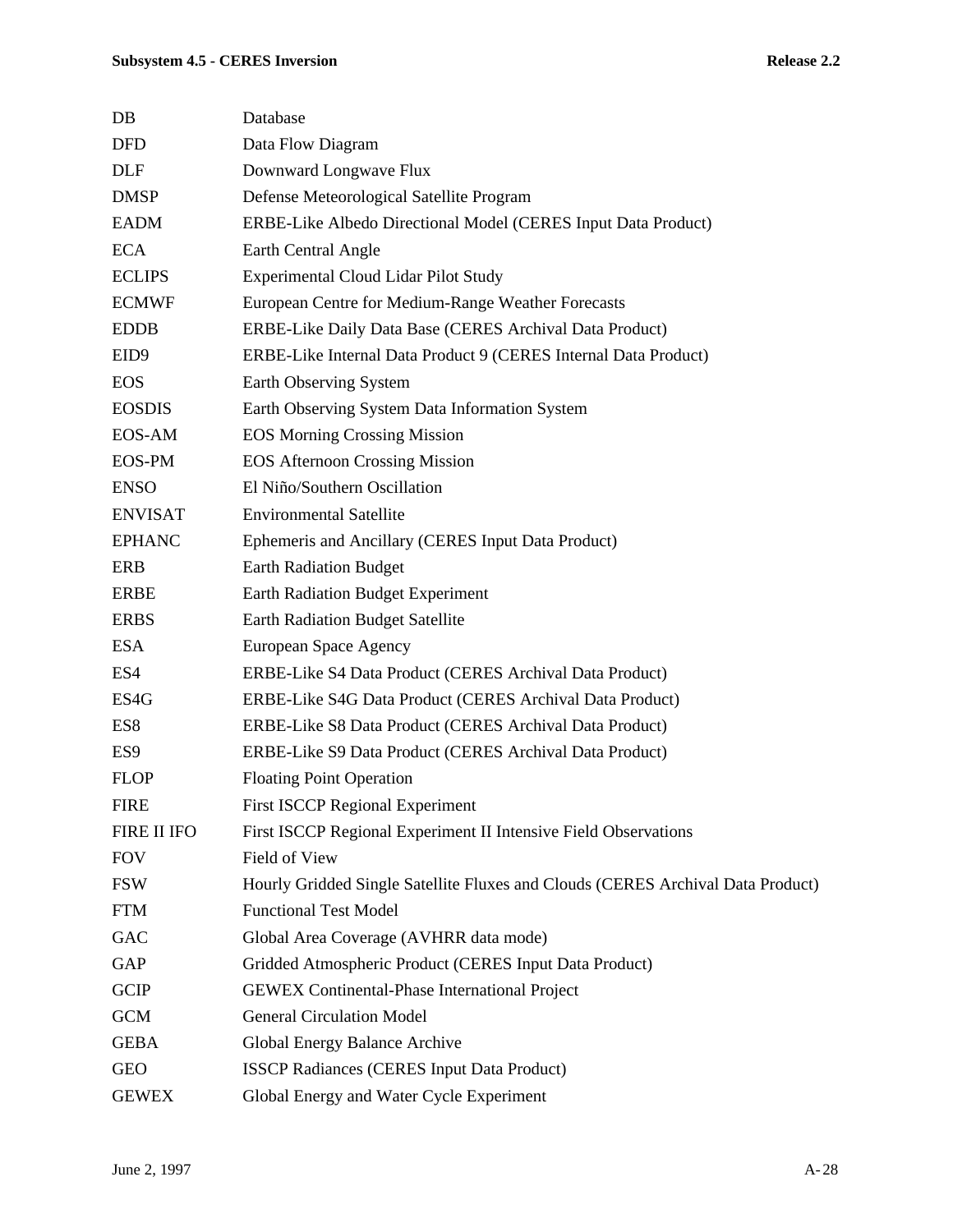# **Subsystem 4.5 - CERES Inversion Release 2.2**

| <b>GLAS</b>     | Geoscience Laser Altimetry System                           |
|-----------------|-------------------------------------------------------------|
| <b>GMS</b>      | Geostationary Meteorological Satellite                      |
| <b>GOES</b>     | <b>Geostationary Operational Environmental Satellite</b>    |
| <b>HBTM</b>     | Hybrid Bispectral Threshold Method                          |
| <b>HIRS</b>     | High-Resolution Infrared Radiation Sounder                  |
| <b>HIS</b>      | High-Resolution Interferometer Sounder                      |
| <b>ICM</b>      | <b>Internal Calibration Module</b>                          |
| <b>ICRCCM</b>   | Intercomparison of Radiation Codes in Climate Models        |
| ID              | Identification                                              |
| <b>IEEE</b>     | Institute of Electrical and Electronics Engineers           |
| <b>IES</b>      | <b>Instrument Earth Scans (CERES Internal Data Product)</b> |
| <b>IFO</b>      | <b>Intensive Field Observation</b>                          |
| <b>INSAT</b>    | <b>Indian Satellite</b>                                     |
| <b>IOP</b>      | <b>Intensive Observing Period</b>                           |
| $_{\rm IR}$     | Infrared                                                    |
| <b>IRIS</b>     | <b>Infrared Interferometer Spectrometer</b>                 |
| <b>ISCCP</b>    | <b>International Satellite Cloud Climatology Project</b>    |
| <b>ISS</b>      | <b>Integrated Sounding System</b>                           |
| <b>IWP</b>      | <b>Ice Water Path</b>                                       |
| <b>LAC</b>      | Local Area Coverage (AVHRR data mode)                       |
| LaRC            | <b>Langley Research Center</b>                              |
| <b>LBC</b>      | Laser Beam Ceilometer                                       |
| <b>LBTM</b>     | Layer Bispectral Threshold Method                           |
| Lidar           | <b>Light Detection and Ranging</b>                          |
| <b>LITE</b>     | Lidar In-Space Technology Experiment                        |
| Lowtran 7       | Low-Resolution Transmittance (Radiative Transfer Code)      |
| LW              | Longwave                                                    |
| <b>LWP</b>      | Liquid Water Path                                           |
| <b>LWRE</b>     | Longwave Radiant Excitance                                  |
| <b>MAM</b>      | <b>Mirror Attenuator Mosaic</b>                             |
| MC              | <b>Mostly Cloudy</b>                                        |
| <b>MCR</b>      | Microwave Cloud Radiometer                                  |
| <b>METEOSAT</b> | Meteorological Operational Satellite (European)             |
| <b>METSAT</b>   | Meteorological Satellite                                    |
| <b>MFLOP</b>    | <b>Million FLOP</b>                                         |
| <b>MIMR</b>     | Multifrequency Imaging Microwave Radiometer                 |
| <b>MISR</b>     | Multiangle Imaging Spectroradiometer                        |
| <b>MLE</b>      | Maximum Likelihood Estimate                                 |
|                 |                                                             |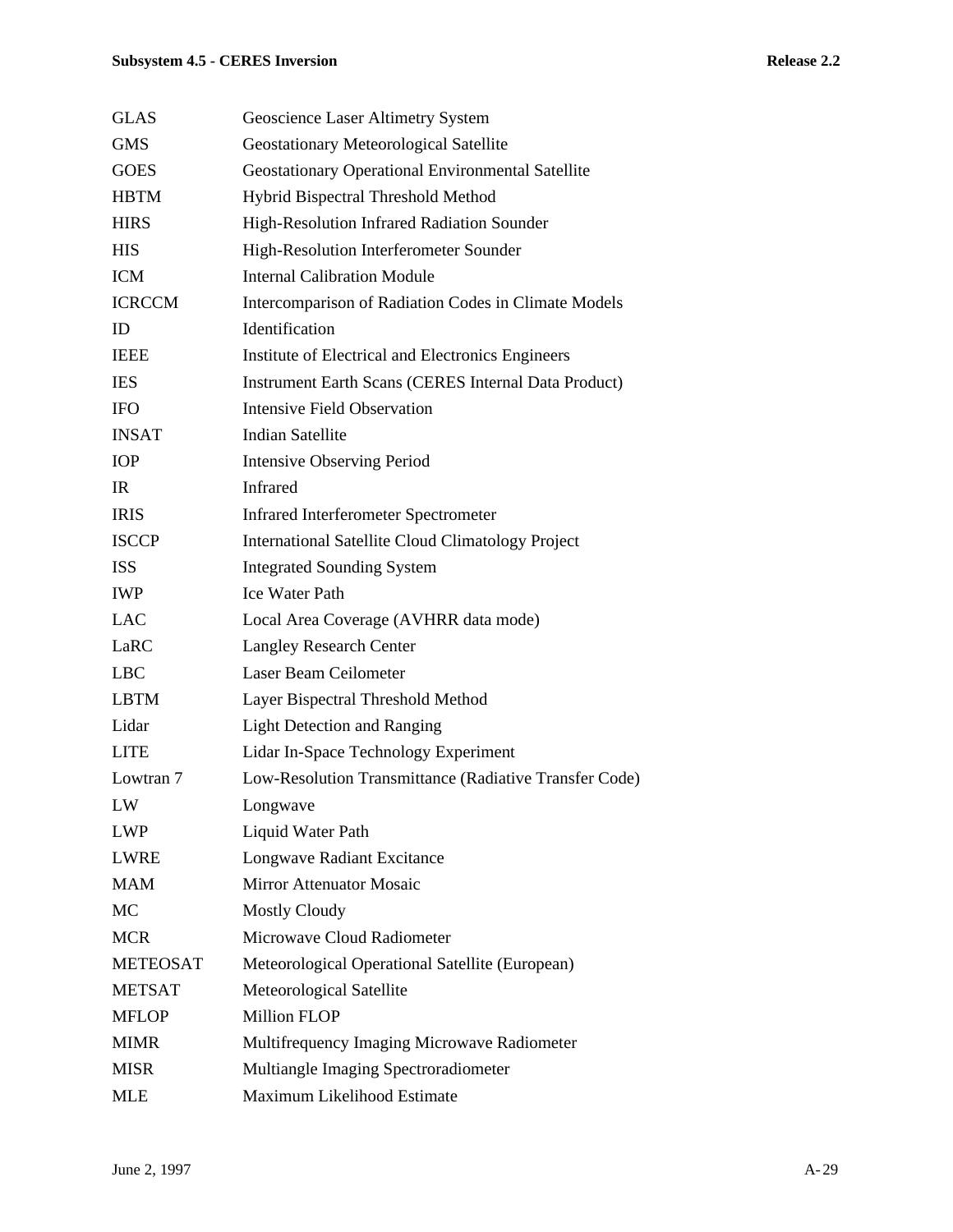# **Subsystem 4.5 - CERES Inversion**

| Release 2.2 |  |
|-------------|--|
|-------------|--|

| <b>MOA</b>     | Meteorology Ozone and Aerosol                                                           |
|----------------|-----------------------------------------------------------------------------------------|
| <b>MODIS</b>   | Moderate-Resolution Imaging Spectroradiometer                                           |
| <b>MSMR</b>    | Multispectral, multiresolution                                                          |
| <b>MTSA</b>    | Monthly Time and Space Averaging                                                        |
| MWH            | Microwave Humidity                                                                      |
| <b>MWP</b>     | Microwave Water Path                                                                    |
| <b>NASA</b>    | National Aeronautics and Space Administration                                           |
| <b>NCAR</b>    | National Center for Atmospheric Research                                                |
| <b>NCEP</b>    | National Centers for Environmental Prediction                                           |
| <b>NESDIS</b>  | National Environmental Satellite, Data, and Information Service                         |
| <b>NIR</b>     | Near Infrared                                                                           |
| <b>NMC</b>     | National Meteorological Center                                                          |
| <b>NOAA</b>    | National Oceanic and Atmospheric Administration                                         |
| <b>NWP</b>     | <b>Numerical Weather Prediction</b>                                                     |
| <b>OLR</b>     | <b>Outgoing Longwave Radiation</b>                                                      |
| <b>OPD</b>     | Ozone Profile Data (CERES Input Data Product)                                           |
| OV             | Overcast                                                                                |
| PC             | Partly Cloudy                                                                           |
| <b>POLDER</b>  | Polarization of Directionality of Earth's Reflectances                                  |
| <b>PRT</b>     | <b>Platinum Resistance Thermometer</b>                                                  |
| <b>PSF</b>     | <b>Point Spread Function</b>                                                            |
| PW             | Precipitable Water                                                                      |
| <b>RAPS</b>    | Rotating Azimuth Plane Scan                                                             |
| <b>RPM</b>     | <b>Radiance Pairs Method</b>                                                            |
| <b>RTM</b>     | <b>Radiometer Test Model</b>                                                            |
| <b>SAB</b>     | Sorting by Angular Bins                                                                 |
| <b>SAGE</b>    | Stratospheric Aerosol and Gas Experiment                                                |
| <b>SARB</b>    | Surface and Atmospheric Radiation Budget Working Group                                  |
| <b>SDCD</b>    | <b>Solar Distance Correction and Declination</b>                                        |
| <b>SFC</b>     | Hourly Gridded Single Satellite TOA and Surface Fluxes (CERES Archival<br>Data Product) |
| <b>SHEBA</b>   | Surface Heat Budget in the Arctic                                                       |
| <b>SPECTRE</b> | <b>Spectral Radiance Experiment</b>                                                     |
| <b>SRB</b>     | <b>Surface Radiation Budget</b>                                                         |
| <b>SRBAVG</b>  | Surface Radiation Budget Average (CERES Archival Data Product)                          |
| <b>SSF</b>     | Single Satellite CERES Footprint TOA and Surface Fluxes, Clouds                         |
| <b>SSMI</b>    | Special Sensor Microwave Imager                                                         |
| <b>SST</b>     | Sea Surface Temperature                                                                 |
|                |                                                                                         |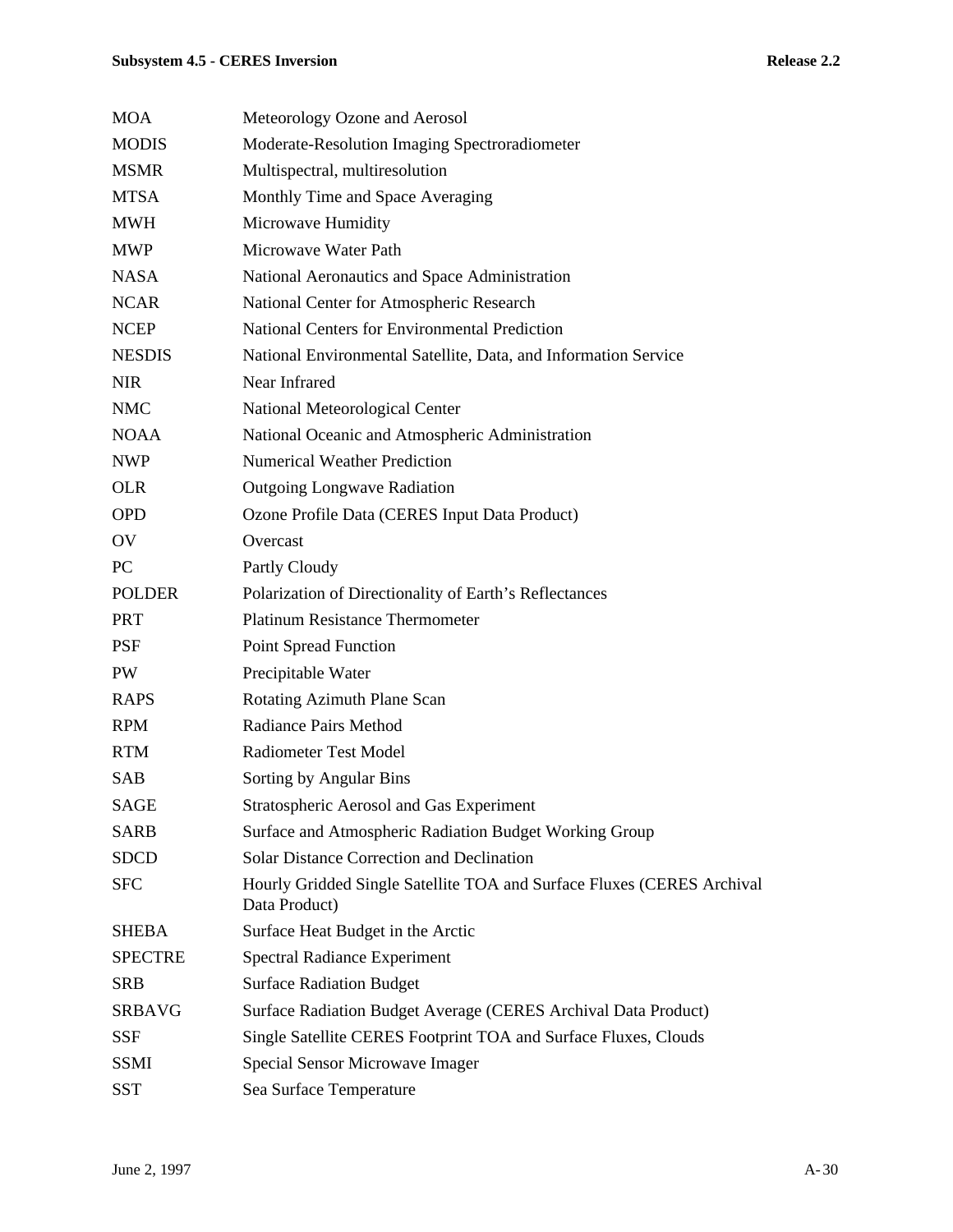# **Subsystem 4.5 - CERES Inversion Release 2.2**

| <b>SURFMAP</b> | Surface Properties and Maps (CERES Input Product)                                             |
|----------------|-----------------------------------------------------------------------------------------------|
| <b>SW</b>      | Shortwave                                                                                     |
| <b>SWICS</b>   | <b>Shortwave Internal Calibration Source</b>                                                  |
| <b>SWRE</b>    | <b>Shortwave Radiant Excitance</b>                                                            |
| <b>SYN</b>     | Synoptic Radiative Fluxes and Clouds (CERES Archival Data Product)                            |
| <b>SZA</b>     | Solar Zenith Angle                                                                            |
| <b>THIR</b>    | Temperature/Humidity Infrared Radiometer (Nimbus)                                             |
| <b>TIROS</b>   | <b>Television Infrared Observation Satellite</b>                                              |
| <b>TISA</b>    | Time Interpolation and Spatial Averaging Working Group                                        |
| TMI            | <b>TRMM Microwave Imager</b>                                                                  |
| <b>TOA</b>     | Top of the Atmosphere                                                                         |
| <b>TOGA</b>    | Tropical Ocean Global Atmosphere                                                              |
| <b>TOMS</b>    | <b>Total Ozone Mapping Spectrometer</b>                                                       |
| <b>TOVS</b>    | <b>TIROS Operational Vertical Sounder</b>                                                     |
| <b>TRMM</b>    | <b>Tropical Rainfall Measuring Mission</b>                                                    |
| <b>TSA</b>     | Time-Space Averaging                                                                          |
| <b>UAV</b>     | <b>Unmanned Aerospace Vehicle</b>                                                             |
| UT             | <b>Universal Time</b>                                                                         |
| <b>UTC</b>     | Universal Time Code                                                                           |
| <b>VAS</b>     | VISSR Atmospheric Sounder (GOES)                                                              |
| <b>VIRS</b>    | <b>Visible Infrared Scanner</b>                                                               |
| <b>VISSR</b>   | Visible and Infrared Spin Scan Radiometer                                                     |
| <b>WCRP</b>    | World Climate Research Program                                                                |
| WG             | <b>Working Group</b>                                                                          |
| Win            | Window                                                                                        |
| <b>WN</b>      | Window                                                                                        |
| <b>WMO</b>     | World Meteorological Organization                                                             |
| ZAVG           | Monthly Zonal and Global Average Radiative Fluxes and Clouds (CERES Archival<br>Data Product) |

# **Symbols**

| A                 | atmospheric absorptance           |
|-------------------|-----------------------------------|
| $B_{\lambda}(T)$  | <b>Planck function</b>            |
| $\mathcal{C}$     | cloud fractional area coverage    |
| $CF_2Cl_2$        | dichlorofluorocarbon              |
| CFCl <sub>3</sub> | trichlorofluorocarbon             |
| $CH_4$            | methane                           |
| CO <sub>2</sub>   | carbon dioxide                    |
| D                 | total number of days in the month |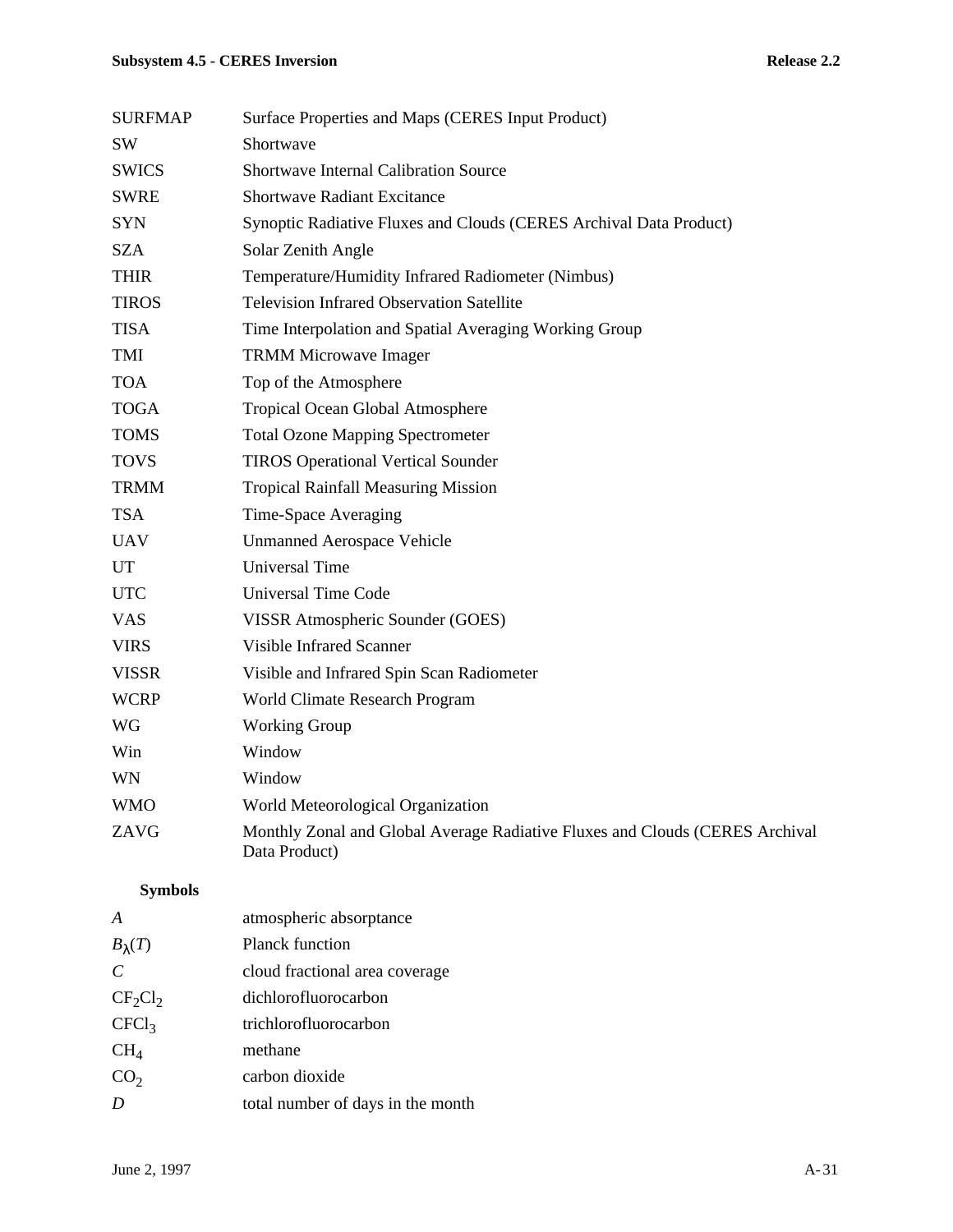| $D_e$                      | cloud particle equivalent diameter (for ice clouds) |
|----------------------------|-----------------------------------------------------|
| $E_{\alpha}$               | solar constant or solar irradiance                  |
| $\boldsymbol{F}$           | flux                                                |
| $\int$                     | fraction                                            |
| $G_a$                      | atmospheric greenhouse effect                       |
| g                          | cloud asymmetry parameter                           |
| H <sub>2</sub> O           | water vapor                                         |
| I                          | radiance                                            |
| i                          | scene type                                          |
| $m_i$                      | imaginary refractive index                          |
| Ñ                          | angular momentum vector                             |
| $N_2O$                     | nitrous oxide                                       |
| $O_3$                      | ozone                                               |
| $\boldsymbol{P}$           | point spread function                               |
| $\boldsymbol{p}$           | pressure                                            |
| $Q_a$                      | absorption efficiency                               |
| $Q_e$                      | extinction efficiency                               |
| $Q_{s}$                    | scattering efficiency                               |
| $\boldsymbol{R}$           | anisotropic reflectance factor                      |
| $r_E$                      | radius of the Earth                                 |
| $r_e$                      | effective cloud droplet radius (for water clouds)   |
| $r_h$                      | column-averaged relative humidity                   |
| $S_{o}$                    | summed solar incident SW flux                       |
| $S_0$                      | integrated solar incident SW flux                   |
| $\boldsymbol{T}$           | temperature                                         |
| $T_B$                      | blackbody temperature                               |
|                            | time or transmittance                               |
| $W_{liq}$                  | liquid water path                                   |
| w                          | precipitable water                                  |
| $\boldsymbol{\hat{x}}_{o}$ | satellite position at $t_o$                         |
| x, y, z                    | satellite position vector components                |
| $i, \dot{y}, i$            | satellite velocity vector components                |
| Z.                         | altitude                                            |
| $z_{top}$                  | altitude at top of atmosphere                       |
| α                          | albedo or cone angle                                |
| β                          | cross-scan angle                                    |
| γ                          | Earth central angle                                 |
| $\gamma_{at}$              | along-track angle                                   |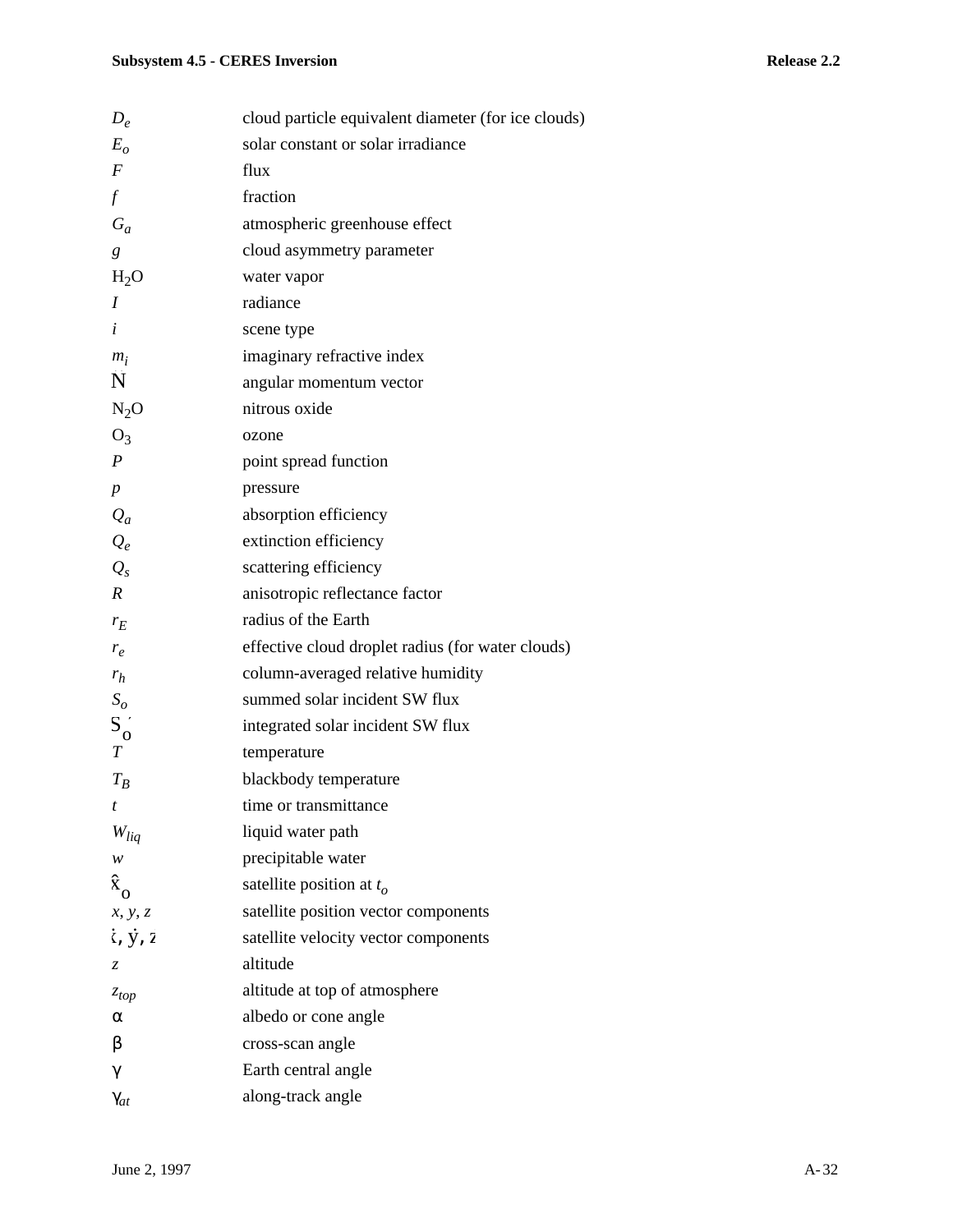| $\gamma_{ct}$                                                                                                                        | cross-track angle                              |
|--------------------------------------------------------------------------------------------------------------------------------------|------------------------------------------------|
| δ                                                                                                                                    | along-scan angle                               |
| ε                                                                                                                                    | emittance                                      |
| Θ                                                                                                                                    | colatitude of satellite                        |
| $\theta$                                                                                                                             | viewing zenith angle                           |
| $\theta_o$                                                                                                                           | solar zenith angle                             |
| λ                                                                                                                                    | wavelength                                     |
| $\mu$                                                                                                                                | viewing zenith angle cosine                    |
| $\mu_o$                                                                                                                              | solar zenith angle cosine                      |
| $\mathbf{v}$                                                                                                                         | wave number                                    |
| ρ                                                                                                                                    | bidirectional reflectance                      |
| τ                                                                                                                                    | optical depth                                  |
|                                                                                                                                      | spectral optical depth profiles of aerosols    |
| $\begin{matrix} \varphi \\ \tau_{\mathrm{H}_2\mathrm{O}\lambda}(\mathrm{p}) \\ \tau_{\mathrm{O}_3}(\mathrm{p}) \\ \Phi \end{matrix}$ | spectral optical depth profiles of water vapor |
|                                                                                                                                      | spectral optical depth profiles of ozone       |
|                                                                                                                                      | longitude of satellite                         |
| φ                                                                                                                                    | azimuth angle                                  |
| $\boldsymbol{\omega}_{\rm o}$                                                                                                        | single-scattering albedo                       |
|                                                                                                                                      |                                                |

Subscripts:

| $\mathcal{C}_{0}^{0}$ | cloud               |
|-----------------------|---------------------|
| cb                    | cloud base          |
| ce                    | cloud effective     |
| cld                   | cloud               |
| $\mathfrak{c}_S$      | clear sky           |
| ct                    | cloud top           |
| ice                   | ice water           |
| l c                   | lower cloud         |
| liq                   | liquid water        |
| S                     | surface             |
| uc                    | upper cloud         |
| λ                     | spectral wavelength |

# **Units**

| AU                   | astronomical unit     |
|----------------------|-----------------------|
| cm                   | centimeter            |
| $\text{cm-sec}^{-1}$ | centimeter per second |
| count                | count                 |
| day                  | day, Julian date      |